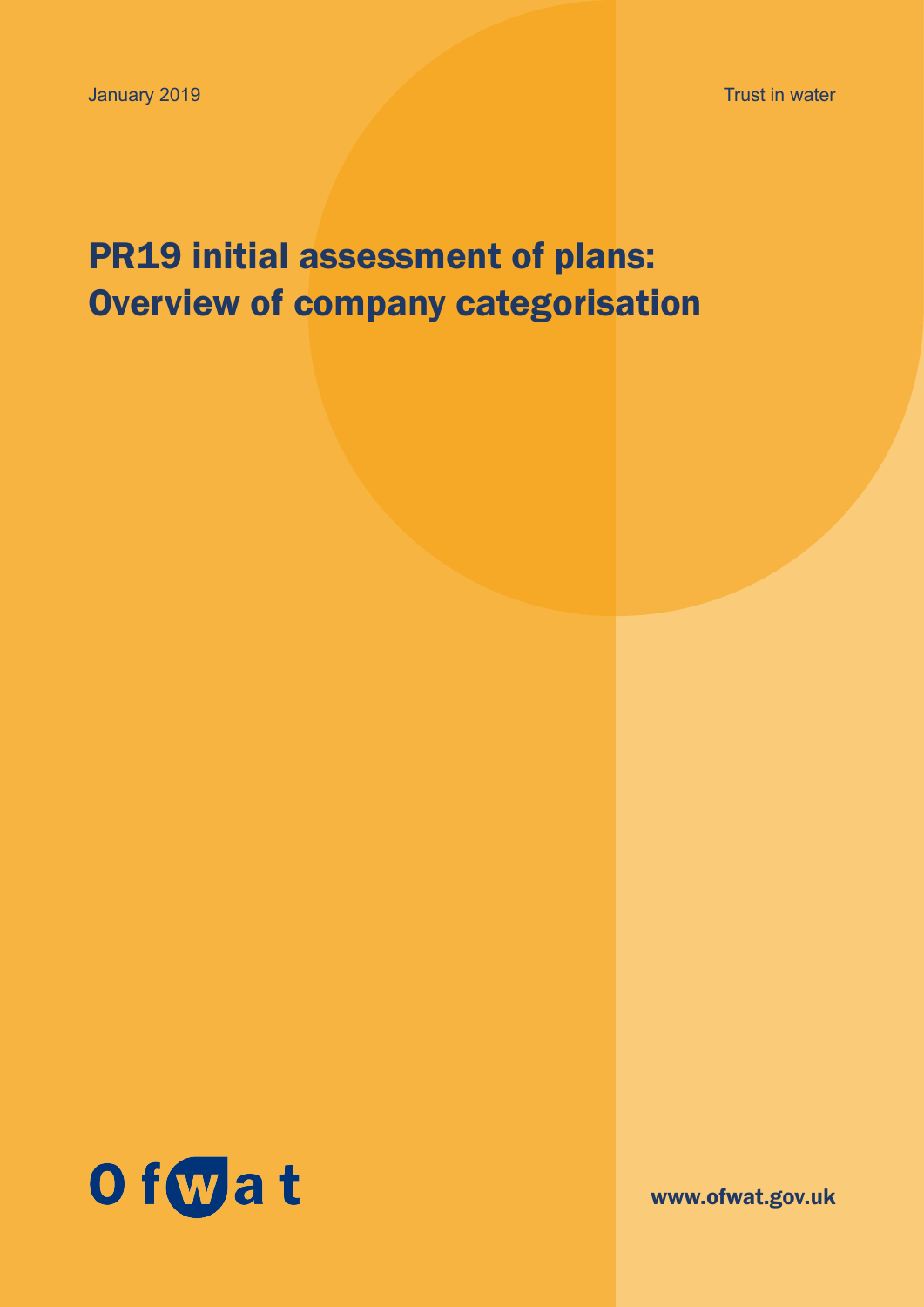### PR19 initial assessment of plans: Overview of company categorisation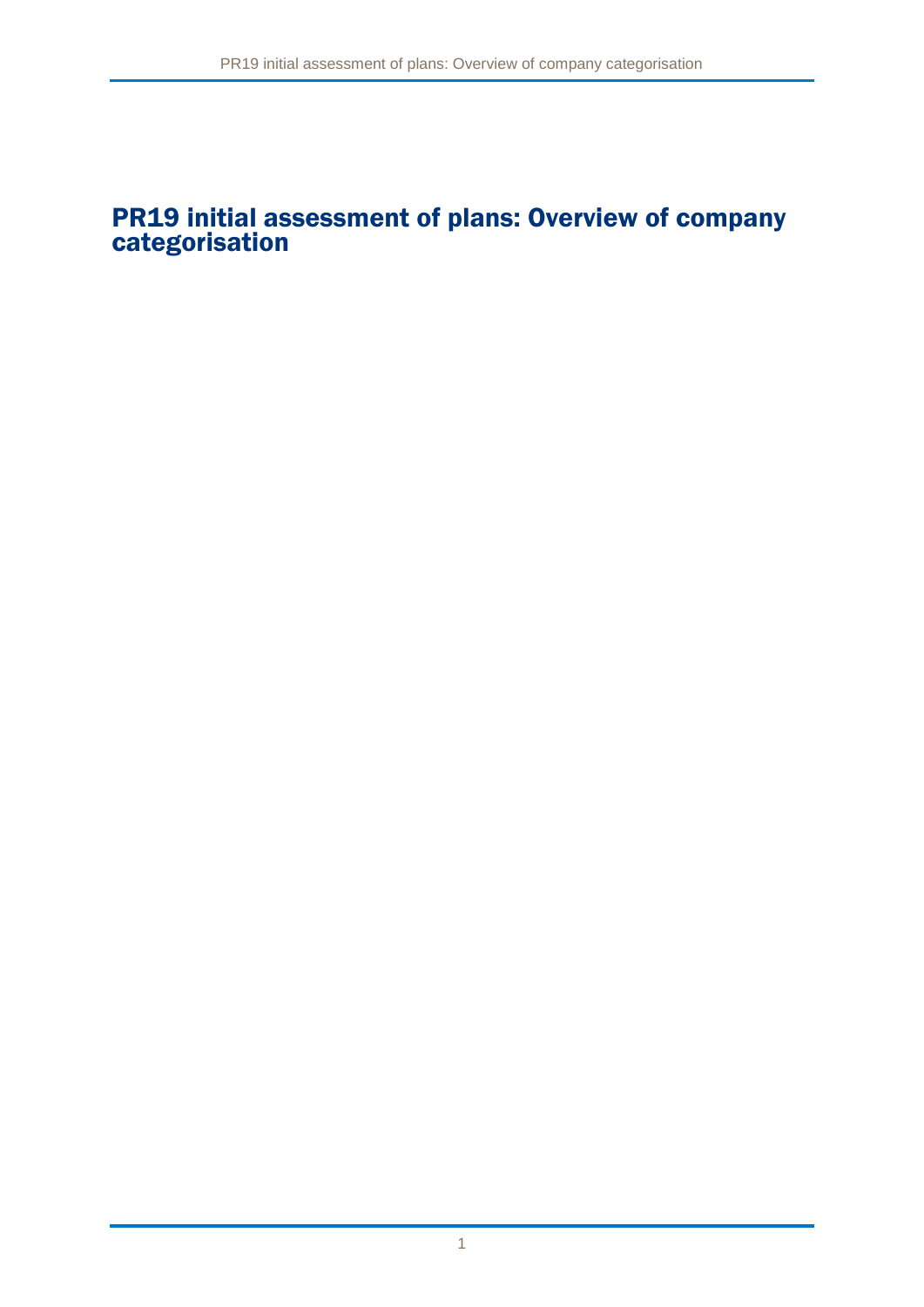# **Contents**

|    | 1. Overview                                              | 3  |
|----|----------------------------------------------------------|----|
|    | 2. Ofwat's price review: delivering more of what matters | 8  |
|    | 3. How business plans deliver for customers              | 15 |
|    | 4. Fast-track companies                                  | 23 |
|    | 5. Slow-track companies                                  | 29 |
|    | 6. Significant-scrutiny companies                        | 33 |
| 7. | Next steps                                               | 40 |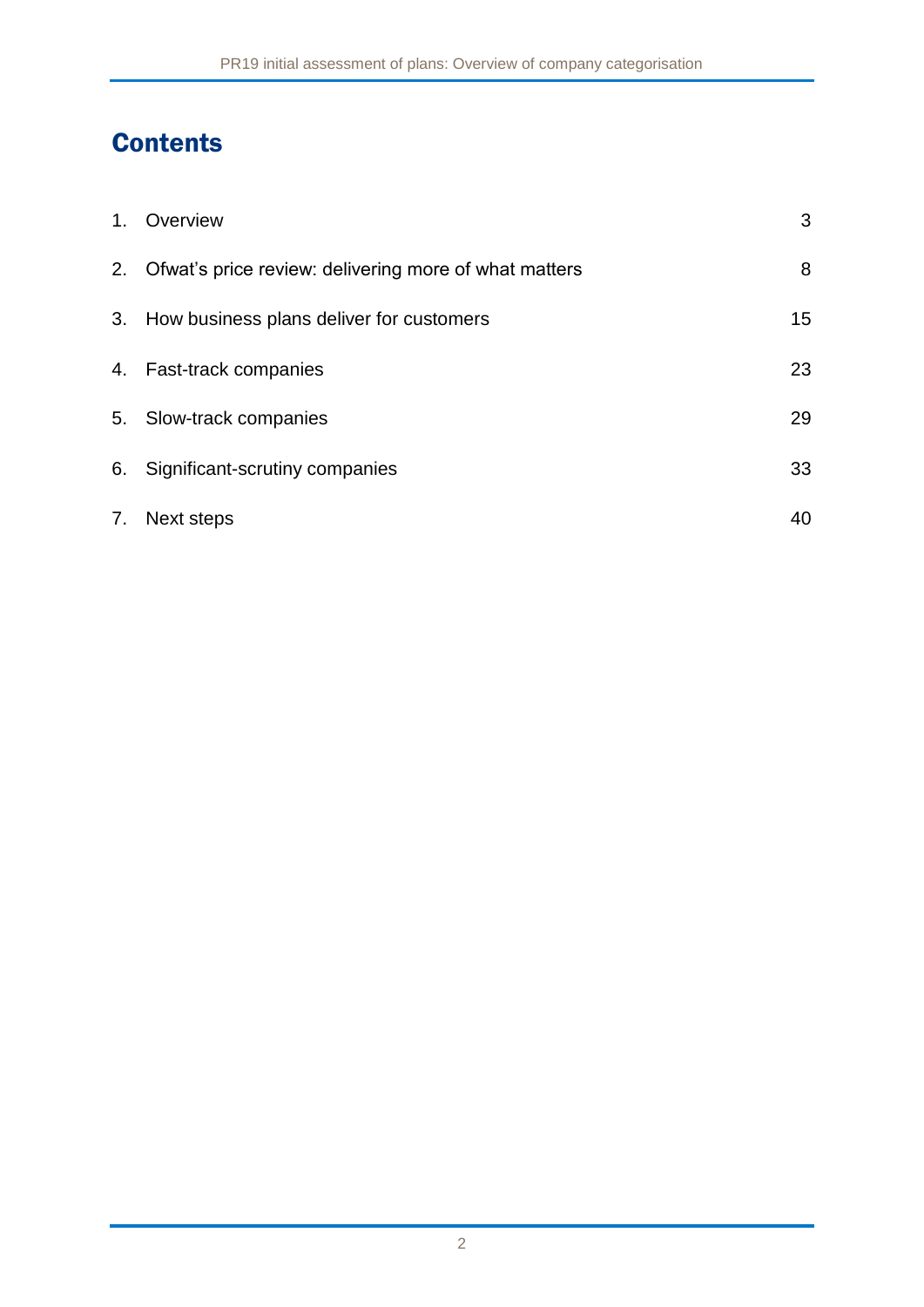# 1. Overview

### Setting a new standard

We set high expectations for water companies at PR19. We pushed them to go further than ever before, improving efficiency, customer service and resilience. We asked them to share financing gains with customers and to ensure that dividend and executive pay policy is aligned to delivering for customers. We asked them to look well beyond the five-year price review period to meet needs of future customers and protect and improve the natural environment.

Our initial assessment of water companies' business plans for 2020-25 shows how the best companies across England and Wales are rising to these challenges.

Three companies – Severn Trent Water, South West Water and United Utilities – submitted plans that set a new standard for the sector. We have given these companies the green light, so they can get started on delivering their plans for customers.

We will be pushing the remaining companies to go further to achieve the new standard set by Severn Trent Water, South West Water and United Utilities.

Four companies – Thames Water, Southern Water, Affinity Water and Hafren Dyfrdwy – will need to do much more to address issues we have identified in their plans. The challenges facings each of these companies is different, and each is going through a period of change. These companies will need to improve and resubmit their business plans by 1 April this year.

### Listening to customers

A record one and a half million customers shared their views as water companies developed their plans. Company customer challenge groups (CCGs) played a crucial role in scrutinising and reporting on the quality of each company's customer engagement and we thank them for this work.

### Investing in the environment and for the future

Companies' plans set out their investment strategies for both the next five years and for the longer term. These include major new water resource supplies as well as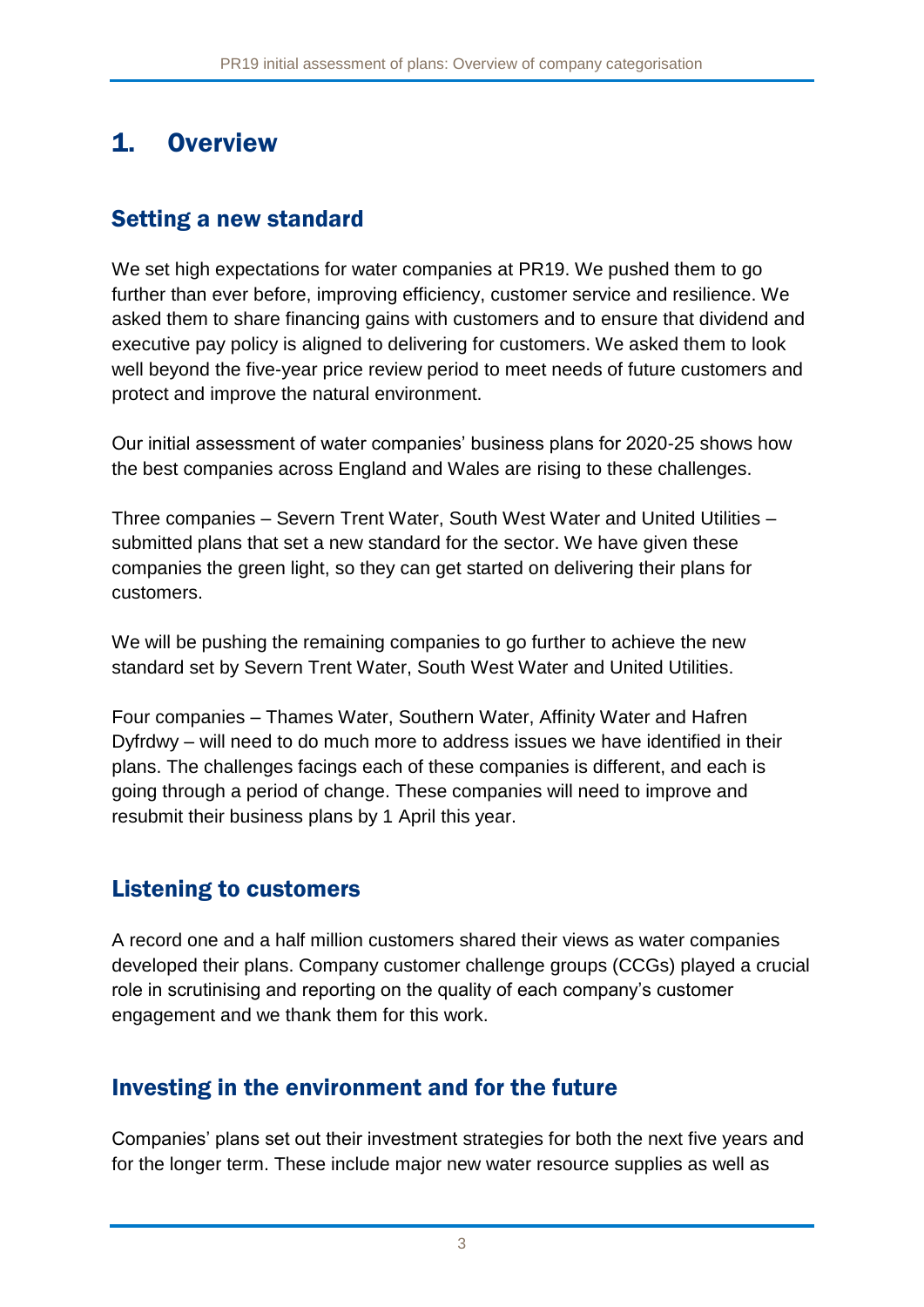advancing demand management, safeguarding the environment by reducing pollution incidents by 37% and improving 8,000km of rivers.

We are encouraging companies to prepare for future population growth and the impact of climate change by assessing the feasibility of a range of new water resource and transfer schemes. These include potential new water resources in south-east England and transfers of water from the north-west to the south-east of England.

### Putting the sector in balance

In our statement on 'Putting the sector in balance' (['Putting the sector in balance:](https://www.ofwat.gov.uk/publication/putting-sector-balance-position-statement-pr19-business-plans/)  [position statement on PR19 business plans,](https://www.ofwat.gov.uk/publication/putting-sector-balance-position-statement-pr19-business-plans/)') we set out our expectations for:

- highly geared companies to explain how they will share financing gains with customers;
- all companies to demonstrate their financial resilience; and
- all companies to align executive pay and dividend policies with delivery for customers.

Several companies have offered voluntary sharing of benefits with customers. Most companies have taken steps to reflect our executive pay and dividend policy requirements. However, all companies need to do more in these areas to make sure the incentives for owners and executive teams will deliver the best outcomes for customers.

In December 2017, we set out our 'early view' of the cost of capital, the lowest allowed return on capital ever set by Ofwat. This reflects lower interest rates and returns in the wider economy. Twelve companies base their plans on our cost of capital. We will finalise our view of the allowed return of capital in draft and final determinations.

### What happens next

We now move into the next phase of our price review. For Severn Trent Water, South West Water and United Utilities, this means early draft determinations for plans that are ready to implement. Other companies have until 1 April 2019 to revise their plans.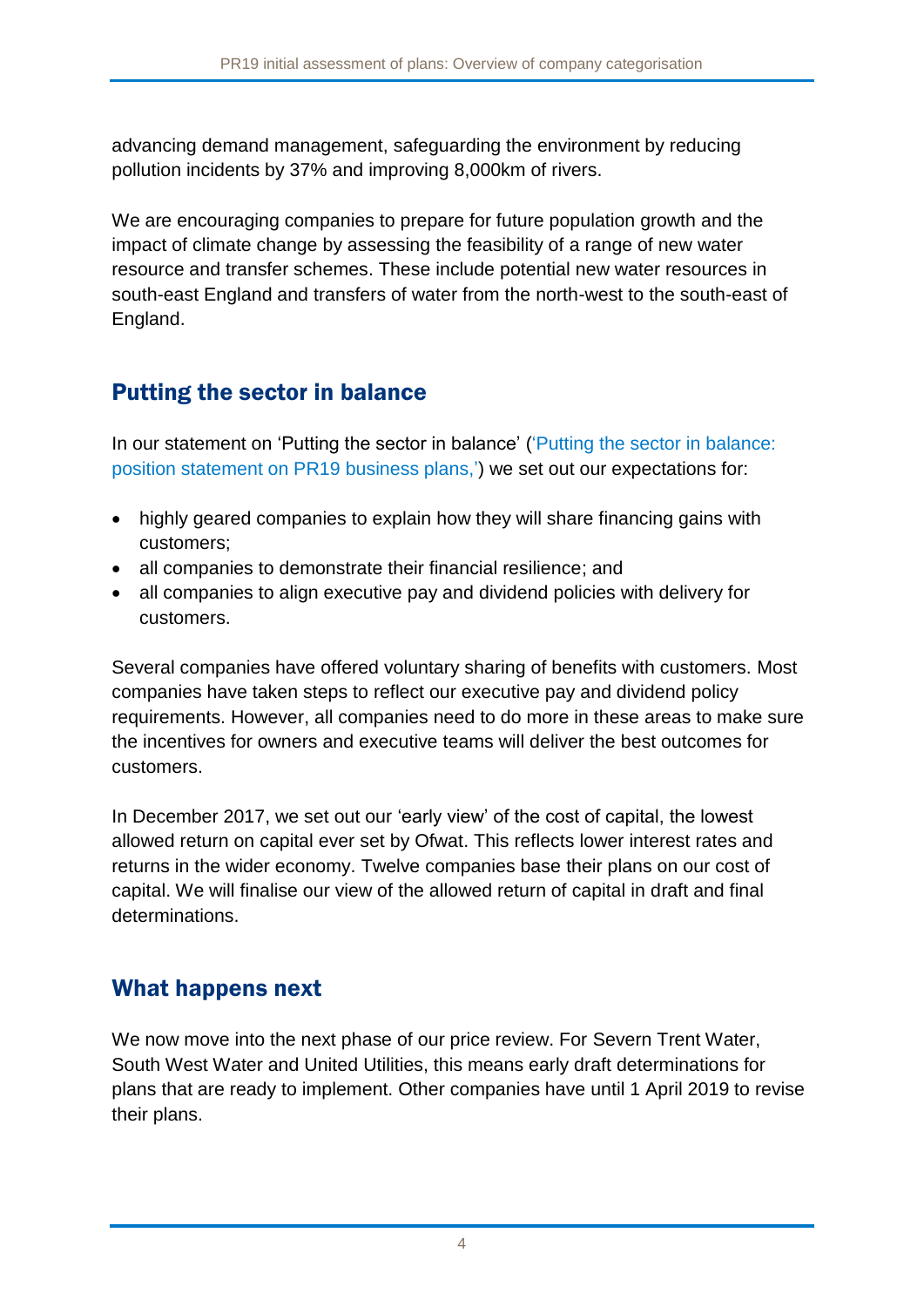The most efficient companies set the standard for the costs that customers should pay for their water and wastewater service. Five companies – Hafren Dyfrdwy, Severn Trent Water, South West Water, United Utilities and Portsmouth Water – meet our stretching efficiency targets. We will intervene in other business plans to make sure all customers benefit from the efficiency of the top-performing companies.

We expect companies to continue their high level of engagement with customers as they implement the plans, demonstrating how they are fulfilling customers' expectations and working directly with customers to improve services.

In PR19 we set out four priority areas where we wanted to see standards improve across the board: affordability, customer service, resilience and innovation. Our requirements in these areas reflect the priorities and objectives set out in the [UK](https://www.gov.uk/government/publications/strategic-policy-statement-to-ofwat-incorporating-social-and-environmental-guidance)  [Government](https://www.gov.uk/government/publications/strategic-policy-statement-to-ofwat-incorporating-social-and-environmental-guidance) and [Welsh Government](https://gov.wales/docs/desh/publications/180123-strategic-policy-statement-en.pdf) strategic policy statements.

# Affordability

We welcome companies' plans to provide more support to customers struggling to pay their bills and those in vulnerable circumstances, with nearly all companies proposing to increase financial support for customers struggling to pay. The number of households on priority service registers (which are lists of customers in need) will rise significantly from 400,000 in 2017-18 to 2.3 million by 2024-25.

Fourteen companies propose to cut their bills in real terms, improving affordability for all. Some cuts are substantial – for example Northumbrian Water, South West Water, United Utilities and South Staffs Water plan to lower bills by more than 10% in real terms. We will be setting our view on the impact on bills later in the year.

### Customer service

Companies' plans show both ambition and innovation in improving customer service and the environment. Proposed performance commitments are based on customer engagement, reflecting what customers want and need. We are pleased to see three companies – Anglian Water, South West Water and South East Water – push themselves to improve performance and set challenging financial incentives for what matters most to customers.

Across the industry, water companies have stepped up to our challenge to reduce leakage from their networks by around 15% over the next five years. Most companies plan additional improvements, with around a 40% reduction in supply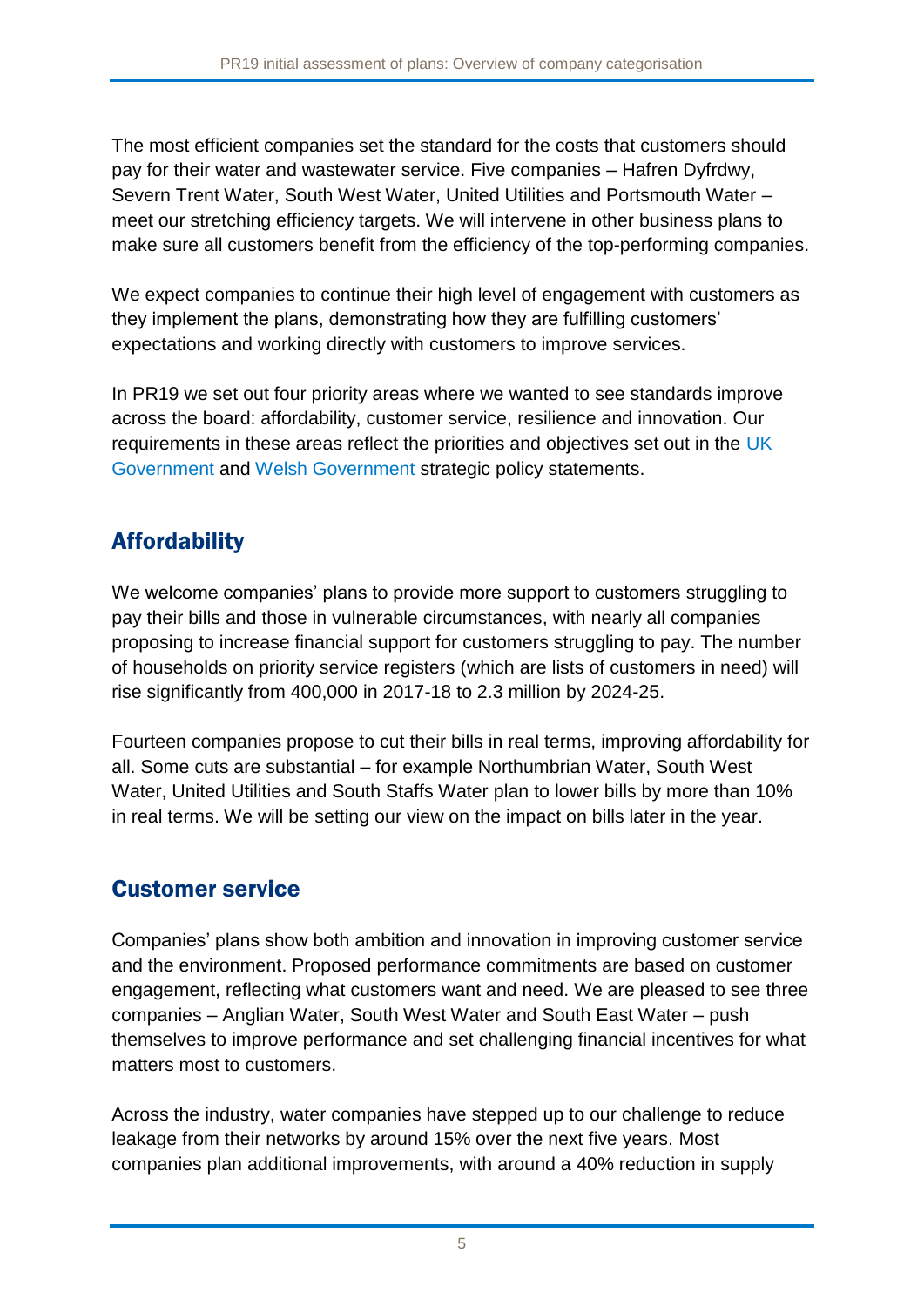interruptions and a 25% reduction in sewer flooding. However, there are gaps that need to be addressed; in particular we expect to see better performance on leakage by those companies with the highest leakage rates.

#### Resilience in the round

While all companies plan to improve the resilience of their services and systems, United Utilities and South West Water set the standard for other companies to reach. While there is good work by companies on individual aspects of resilience, we want to see resilience in the round more firmly embedded across the whole of each water companies' business.

#### Innovation

All companies' plans reflect the importance of innovation. While there are some examples of best practice, most companies have some way to go to show how innovation is supported and encouraged across the business. We are pleased to see the innovative range of customer engagement techniques used by companies as well as the measures companies have used to help those struggling to pay their bills or in vulnerable circumstances. United Utilities, Anglian Water, Severn Trent Water and Wessex Water demonstrate an effective approach to using and facilitating markets to promote catchment management, or the competitive procurement of resources and infrastructure.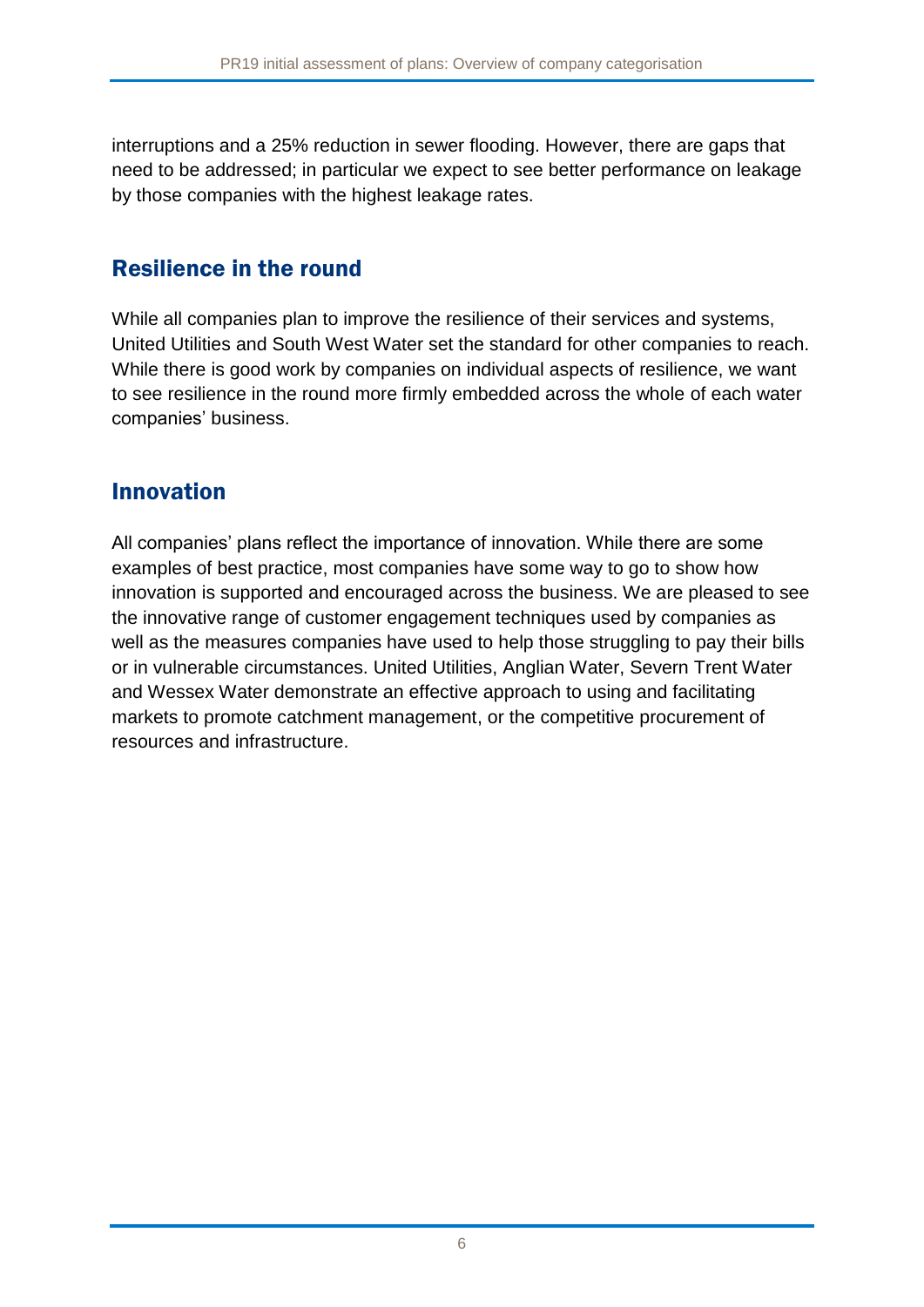# Our decisions at a glance

| <b>Fast track</b>                     | <b>Severn Trent</b><br><b>South West</b><br><b>United Utilities</b>   |                                                                                        | Plans ready to<br>implement. Receive<br>financial benefit,<br>early decisions and<br>early certainty. |
|---------------------------------------|-----------------------------------------------------------------------|----------------------------------------------------------------------------------------|-------------------------------------------------------------------------------------------------------|
| <b>Slow track</b>                     | Anglian<br>Dŵr Cymru<br>Northumbrian<br><b>Wessex</b><br>Yorkshire    | <b>Bristol</b><br>Portsmouth<br><b>South East</b><br><b>South Staffs</b><br><b>SES</b> | Further work to do<br>on plans.                                                                       |
| <b>Significant</b><br><b>scrutiny</b> | <b>Affinity</b><br><b>Hafren Dyfrdwy</b><br>Southern<br><b>Thames</b> |                                                                                        | <b>Substantially rework</b><br>and resubmit plans.<br>Increased regulatory<br>scrutiny.               |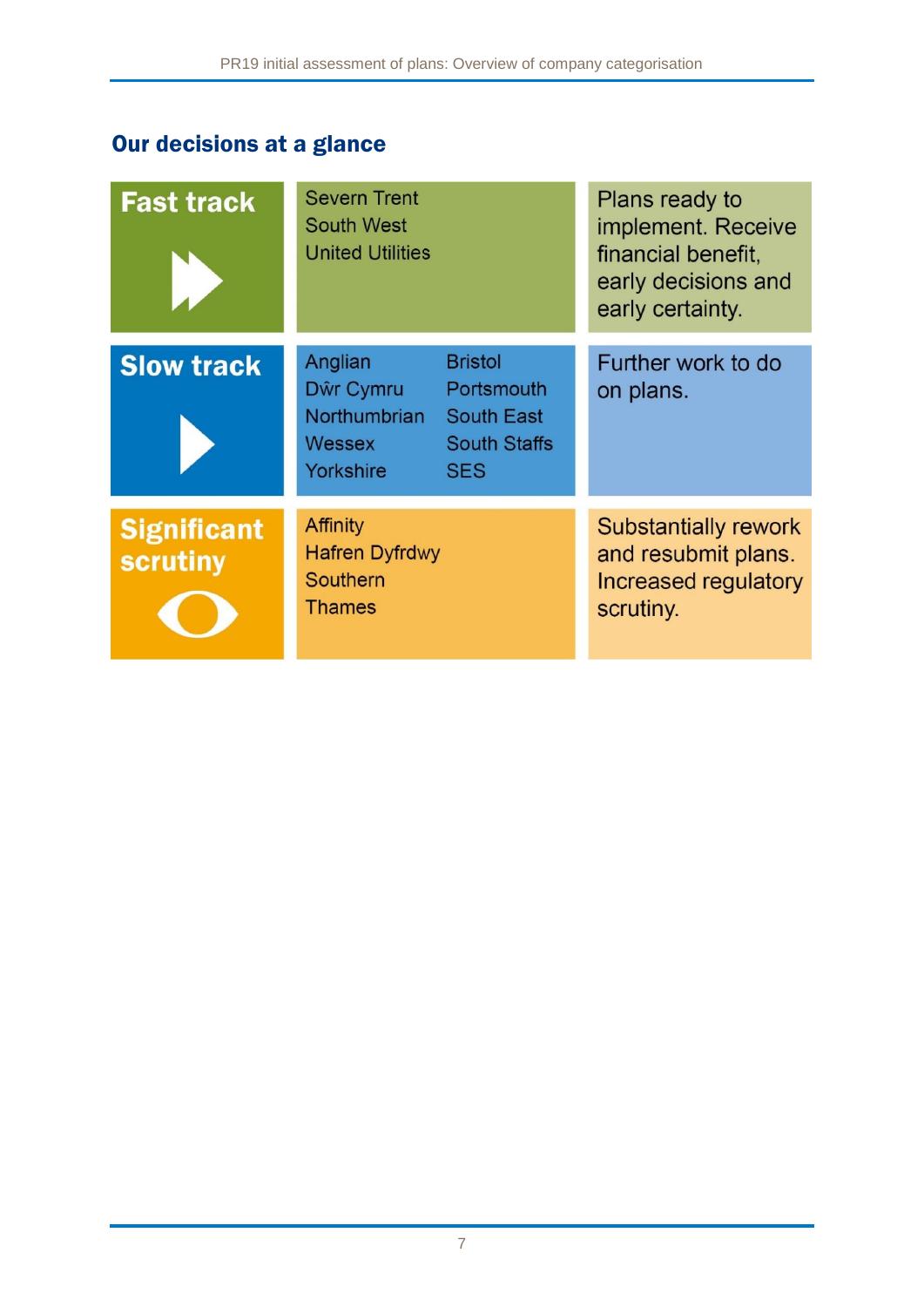### 2. Ofwat's price review: delivering more of what matters

### Introduction

Customers tell us that water is everything. We all rely on it every day, as does the environment we depend on. Most customers cannot choose their water company. So water companies themselves do not face the competitive constraints that exist in other parts of the economy. As the economic regulator of the sector, it is part of our role to make sure customers of all water companies are protected.

Customers expect great service – at least a service comparable to what customers experience in other sectors in the economy. They expect water and wastewater services to be resilient to both short-term shocks, like harsher or drier weather, and long-term challenges, like population growth and climate change. And they expect those services to be affordable for all, including people struggling to pay their bills. They also expect their water company to protect and improve the environment. The only way water companies will achieve this, is to innovate and find new and better ways to deliver those services.

Our price review process makes sure that water companies will have incentives to make these improvements. Through our 2019 price review (PR19), we aim to enable, incentivise and challenge water companies to achieve that, so customers get more of what really matters to them.

### The 2019 price review

A price review requires water companies, together with their customers, to create plans for the future that will deliver what customers want and need. We set the framework for these plans, and scrutinise and challenge them to make sure they meet customers' needs and companies' obligations. We asked companies to take a long-term approach to address interests of their current and future customers and ground their plans in longer term strategies. Company plans and our interventions, set the price, service and incentive packages for each water company for 2020-25. It is made up of the following four phases.

- 1. The initial assessment of business plans and categorisation of plans.
- 2. The early draft determinations for 'fast-track' companies.
- 3. The draft determinations for the other companies.
- 4. The final determinations.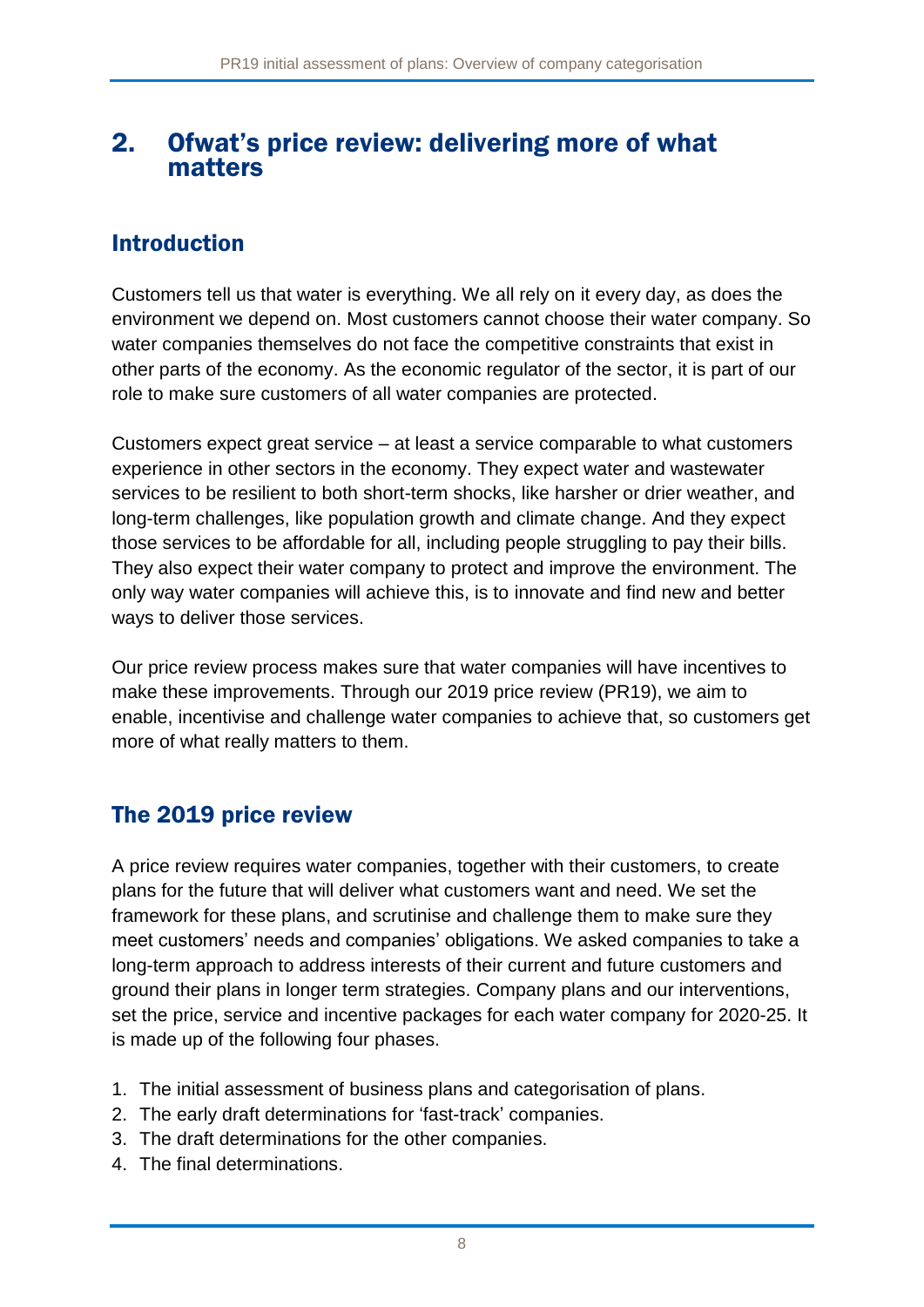In this document we set out the results of the first phase of PR19: the initial assessment of companies' business plans.

### Our initial assessment of business plans

In our PR19 methodology, and our ['Putting the sector in balance'](https://www.ofwat.gov.uk/publication/putting-sector-balance-position-statement-pr19-business-plans/) document, we set out a series of expectations and requirements for water company business plans, so companies really stretch themselves to deliver more for their customers, the environment and wider society in England and Wales. Our initial assessment tests business plans against these stretching expectations. Companies that meet our expectations will get early draft determinations, and financial and reputational benefits. Companies that do not meet our high expectations need to improve and resubmit their business plans.

We assess business plans against three overarching characteristics.

- 1. High quality we expect each company's plan to:
	- be efficient, resilient and affordable;
	- include stretching performance commitments that really deliver for customers; and
	- give us confidence the company can and will deliver it.
- 2. Ambition we expect companies to push the boundaries of efficiency and delivery for the sector, setting a new standard.
- 3. Innovation we expect companies to develop and implement new ways of working including looking beyond their boundaries:
	- using new markets:
	- cooperating more effectively with third parties; and
	- moving from successful pilots to swiftly embed best practice from the water sector and other sectors into their day to day business.

Based on our assessment against our stretching expectations, we have put companies' business plans into three of four categories.

#### **Exceptional**

Many companies had elements of ambition and innovation. However, no company's business plan was sufficiently ambitious, innovative and high quality to be awarded 'exceptional status' and receive higher financial rewards than 'fast-track' companies.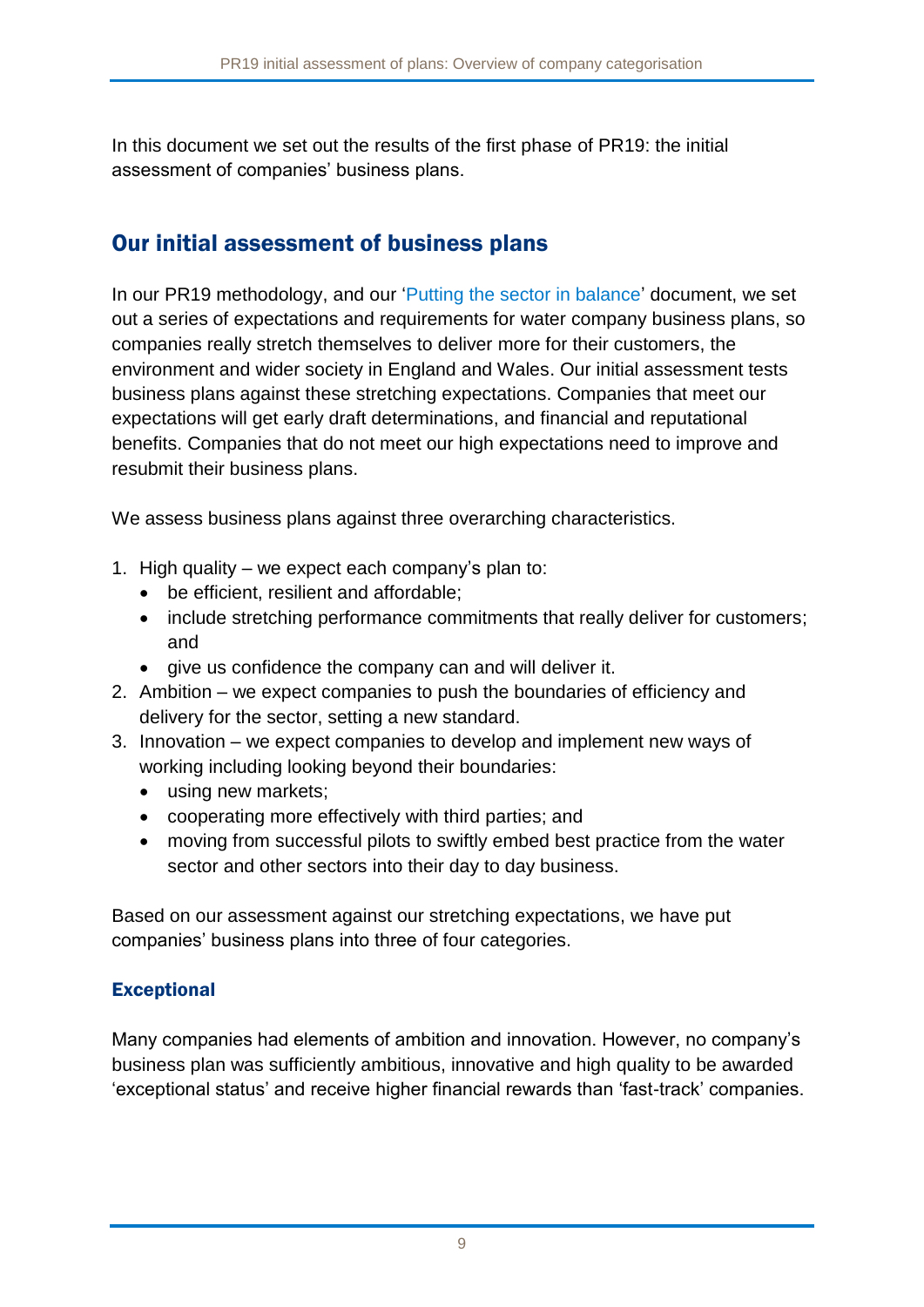#### Fast track

We give 'fast-track' status to high-quality plans but which are not ambitious or innovative enough to attain exceptional status where limited, minor or no intervention is needed to protect customers' interests. The threshold for 'fast track' is high, and we assess the plans 'in the round'. Fast-track companies will get early draft determinations, and financial and reputational benefits.

Three companies – Severn Trent Water, South West Water and United Utilities – measured up to our stretching expectations. These companies stretch themselves by:

- reducing their on-going expenditure;
- proposing to undertake additional investment to improve resilience and the environment;
- generally including stretching performance commitments that reflect customer priorities;
- proposing to cut bills by 5%, 14% and 11% respectively between 2020 and 2025 before allowing for inflation; and
- committing to a number of other improvements such as an increase in the number of customers on social tariffs, or benefiting from assistance on its priority services register.

In our assessment we identified some limited interventions in these plans to ensure customers interests are protected (and their 'fast-track' status was conditional on accepting these interventions). These companies have formally accepted the necessary interventions to their plans and therefore have 'fast-track' status. The companies will benefit from early draft determinations and receive a financial reward of £18 million for Severn Trent Water, £6.5 million for South West Water and £22 million for United Utilities. The differences reflect the relative size of the three companies.

#### Slow track

We give 'slow-track' status to plans that need material intervention to protect their customers' interests.

We give 'slow-track' status to Anglian Water, Dŵr Cymru, Northumbrian Water, Yorkshire Water, Wessex Water, Bristol Water, Portsmouth Water, SES Water, South East Water and South Staffs Water. These companies have business plans that have elements of high quality but fall short of high quality in our in-the-round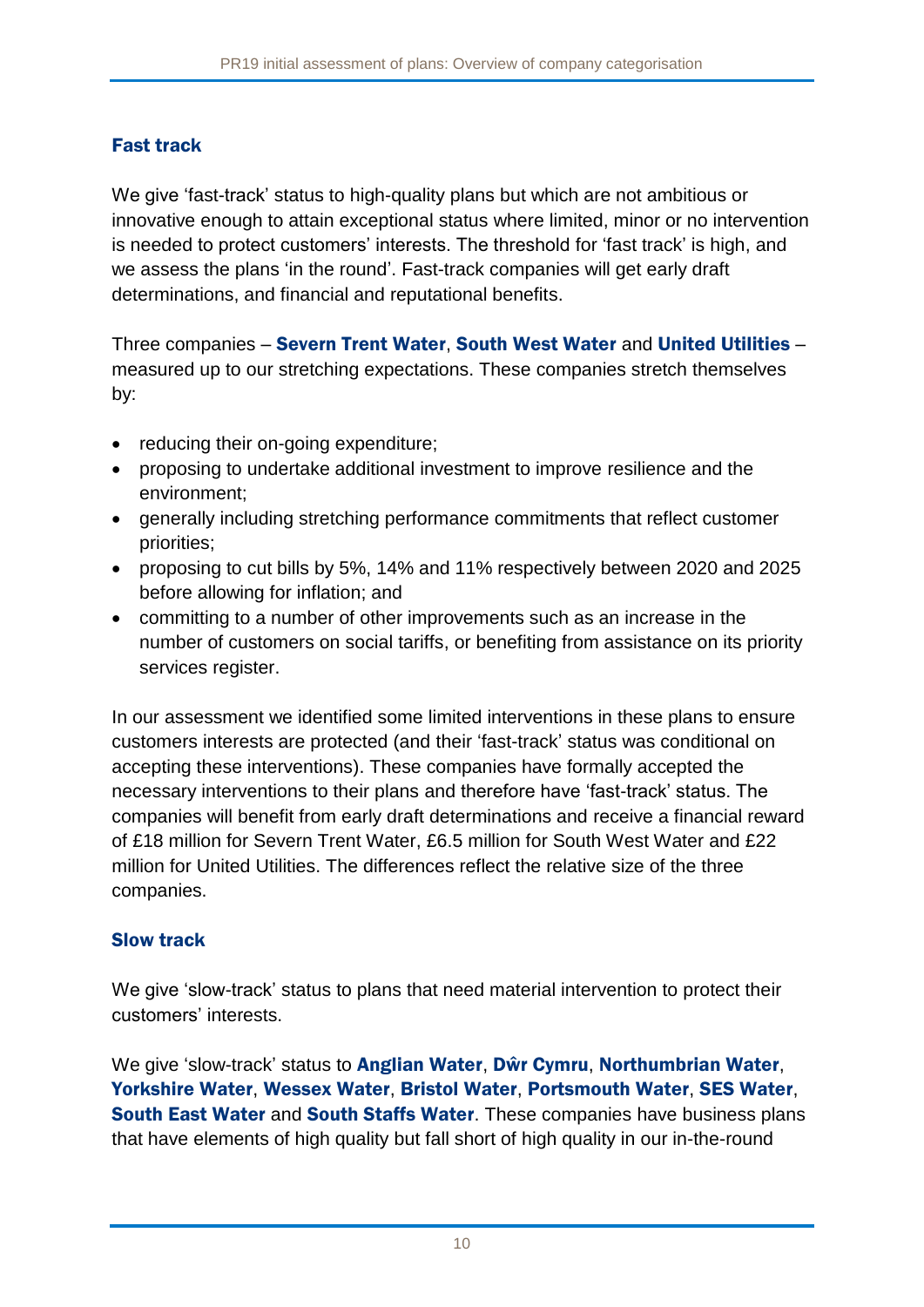assessment. The companies must resubmit parts of their business plans and provide any additional evidence by 1 April 2019 to address our concerns.

#### Significant scrutiny

'Significant-scrutiny' status is for plans that fall well short of the required quality and need extensive material intervention to protect their customers' interests. Our assessment takes into account the number of areas of concern and the extent of the concerns.

We categorise four companies - Affinity Water, Hafren Dyfrdwy, Southern Water and Thames Water – as 'significant scrutiny'. Each of these companies faces different challenges, and each is going through a period of change. The categorisation of these plans recognises the challenges that these companies face and that they need to substantially rework their plans. We previously said we would consider allocating lower cost sharing rates and capped incentive payment rates to 'significant scrutiny' companies. We will consider whether this is still appropriate when we assess the resubmitted plans and may decide not to apply lower cost sharing rates or capped incentives payments, if companies effectively address the issues identified in our initial assessment of their plans.

### Putting the sector in balance

In July 2018, we published our statement on ['Putting the sector in balance'](https://www.ofwat.gov.uk/publication/putting-sector-balance-position-statement-pr19-business-plans/). This document included targeted changes to our PR19 methodology to rebuild trust and confidence in the sector, through increasing the alignment of incentives for owners and executive teams, with those of customers. The changes to the methodology were targeted at increasing the incentives on owners and executive teams to improve outcomes for customers, increasing transparency and securing financial resilience through requiring companies to take steps to:

- ensure dividend policies reflect delivery for customers;
- ensure executive performance related pay aligns the interests of executives with those of customers;
- share the benefits of high gearing with customers;
- invited companies to propose voluntary sharing mechanism for other debt outperformance; and
- increase transparency on long-term financial resilience.

We find that, although good progress has been made, all companies have more to do to ensure their dividend and executive performance related pay policies will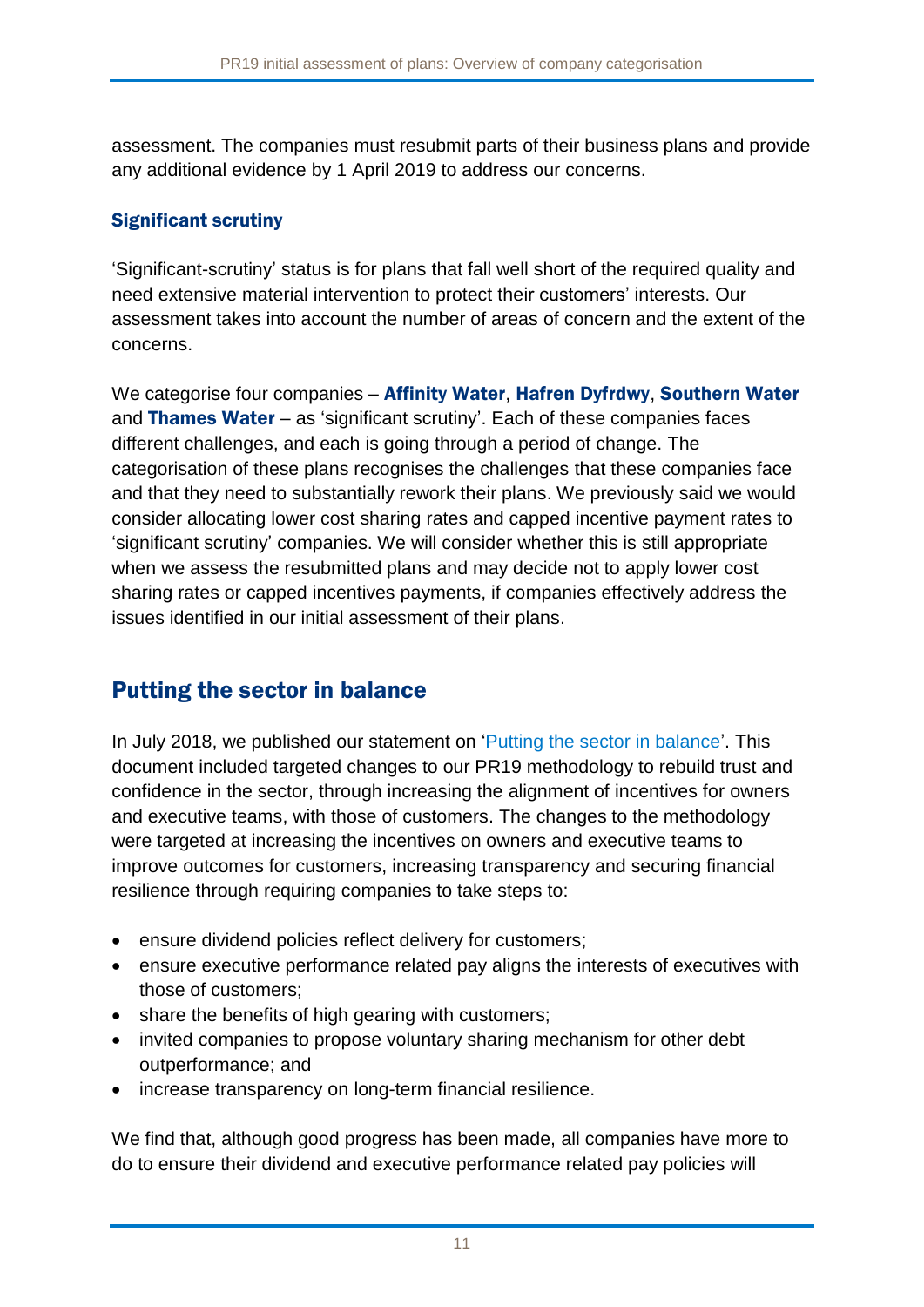deliver the best outcomes for customers. We identify specific actions for all companies to improve in these areas.

The three fast track companies propose a range of voluntary sharing mechanisms including South West Water's Watershare Plus company share offer for customers, Severn Trent Water's community dividend and United Utilities funding of support for customers struggling to pay their bills.

Several companies do not provide sufficient evidence that all relevant factors were considered when demonstrating their long term assessment of financial resilience. Some companies have actions to adopt our default gearing benefit mechanism. This includes Thames Water and Yorkshire Water who did not accept our default mechanism or propose a suitable alternative, despite their high gearing.

#### Customer challenge groups and the contribution of other regulators

Customer challenge groups (CCGs) provide independent challenge to companies and independent assurance to us on:

- the quality of a company's customer engagement; and
- the extent to which the results of this engagement are driving decision making and are reflected in the companies' plans.

CCGs also report on whether there are any tensions between delivery of the proposed plan and compliance with statutory environmental and drinking water quality obligations.

We thank all members and chairs of CCGs for their important contribution to PR19.

We also welcome the contribution to PR19 made by other regulators and stakeholders such as Environment Agency (EA), Natural England (NE), Natural Resources Wales (NRW) and Drinking Water Inspectorate (DWI), as well as the Consumer Council for Water (CCW) as part of and via CCGs.

CCG reports welcome the contributions made by the other regulators and CCW, all of which is invaluable to CCG challenge of business plans.

### The structure of the rest of this document

Chapter 3 shows how companies' business plans deliver for customers through: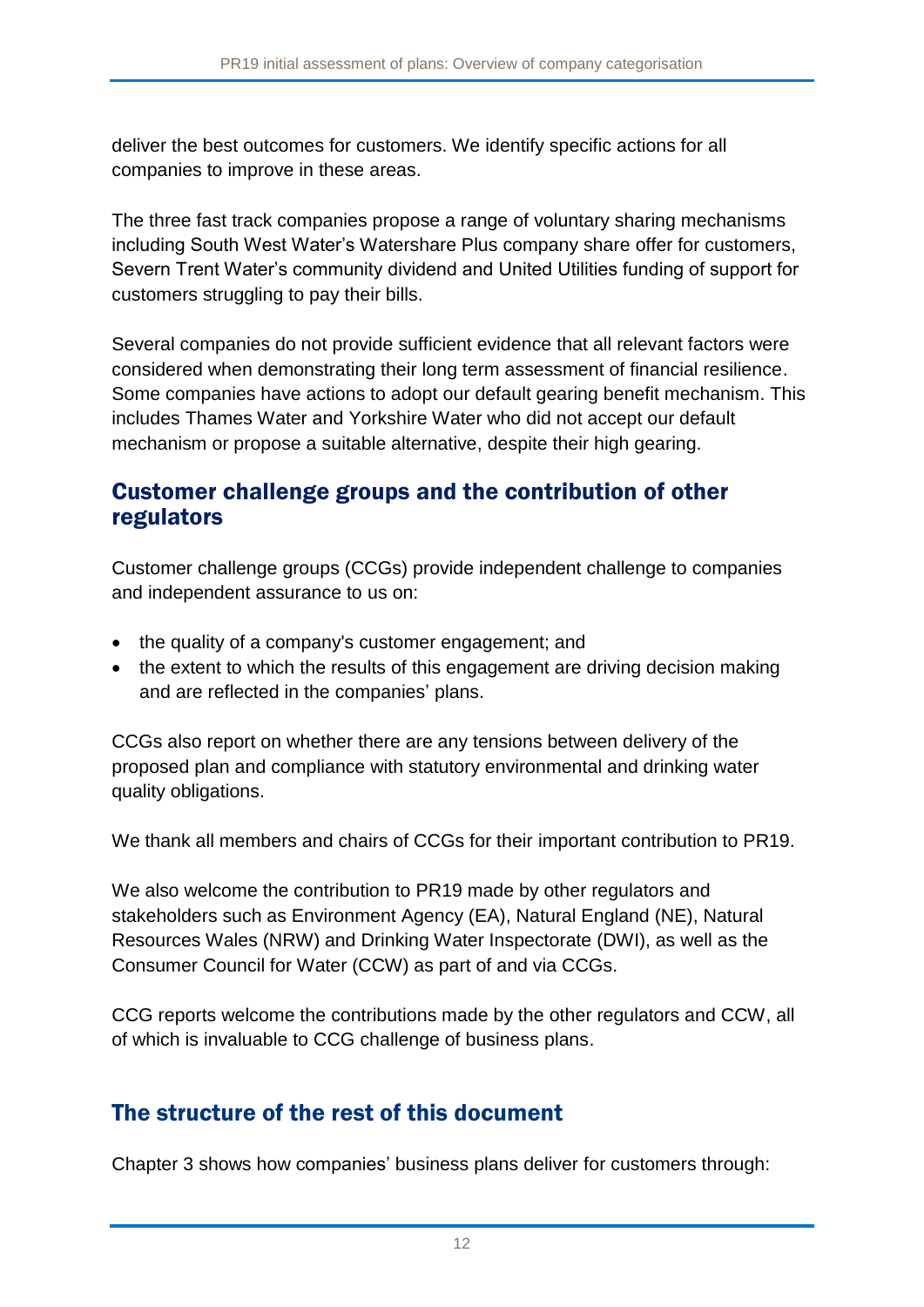- great customer service;
- affordable bills;
- resilience in the round; and
- innovation.

Chapter 3 also covers how the plans deliver for the environment.

Chapters 4, 5 and 6 set out at a high-level key points from our reasons for categorising the business plans into 'fast track', 'slow track' and 'significant scrutiny'.

Chapter 7 gives our next steps.

### More information

There is more information about our decisions in the following documents, which are on our website.

Overview of company categorisation (this document)

PR19 initial assessment of plans: Summary of test area assessment setting out our overall approach to the initial assessment of business plans and our key findings by test area, together with supporting documents.

Technical appendix 1: Delivering outcomes for customers

Technical appendix 2: Securing cost efficiency

Supplementary technical appendix: Econometric approach

Supplementary technical appendix: Europe Economics Frontier shift and real price effects

Supplementary technical appendix: KPMG totex and outcomes report

Technical appendix 3: Aligning risk and return

Technical appendix 4: Company specific adjustments to the cost of capital

Bid assessment framework information note

For each water company: PR19 initial assessment of plans: Company categorisation setting out for our reasons for the category given to that company's business plan together with supporting documents (as required).

Test area assessment

Test question assessment

Actions summary table

Delivering outcomes for customers detailed actions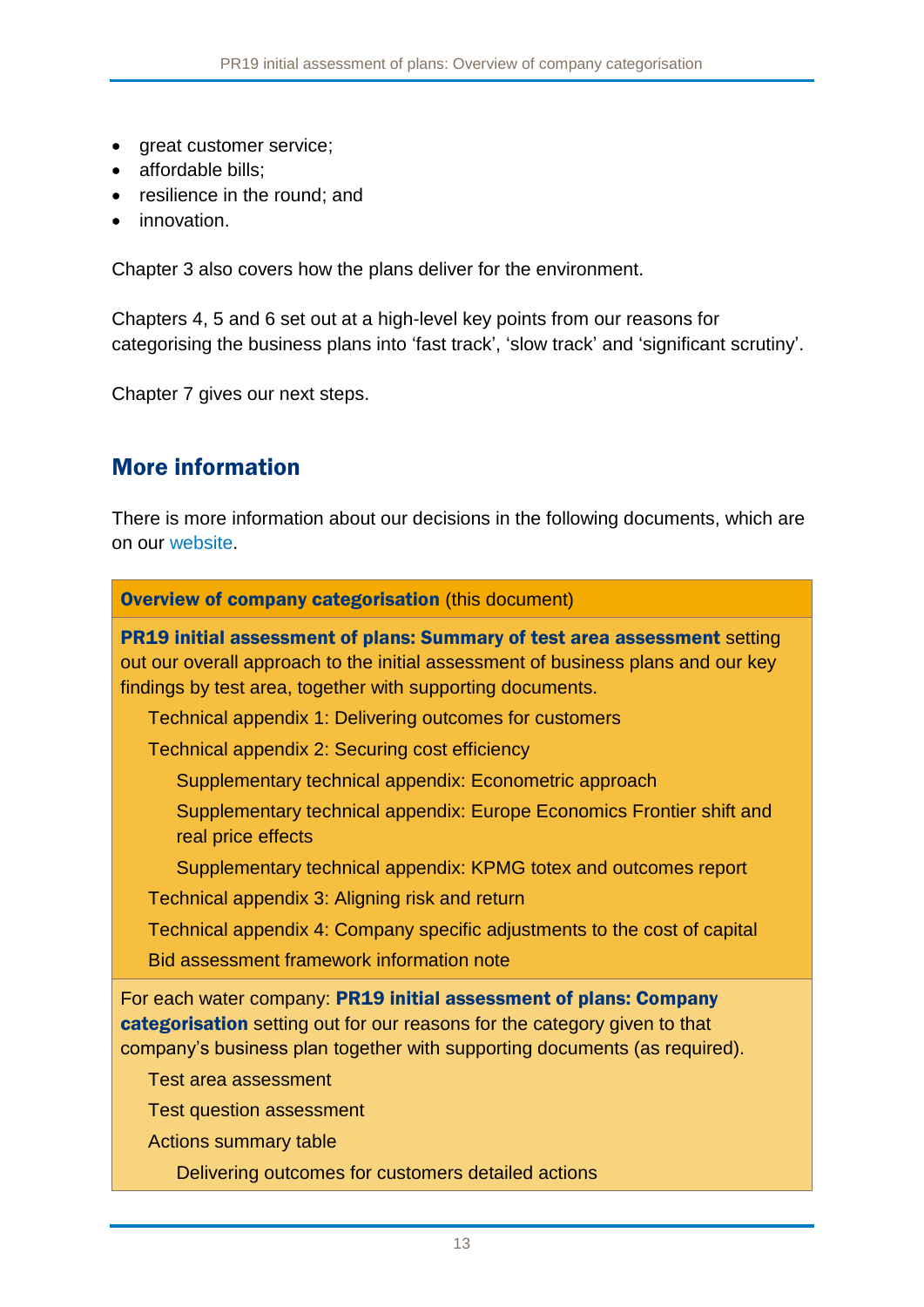Accounting for past delivery detailed actions

Securing confidence and assurance detailed actions

Direct procurement for customers detailed actions

Template action tracker

Common performance commitment outline for the Priority Service Register

PR19 initial assessment of plans: Glossary

PR19 price setting models map

PR19 initial assessment of business plans: Past performance models

PR19 initial assessment of business plans: Cost assessment models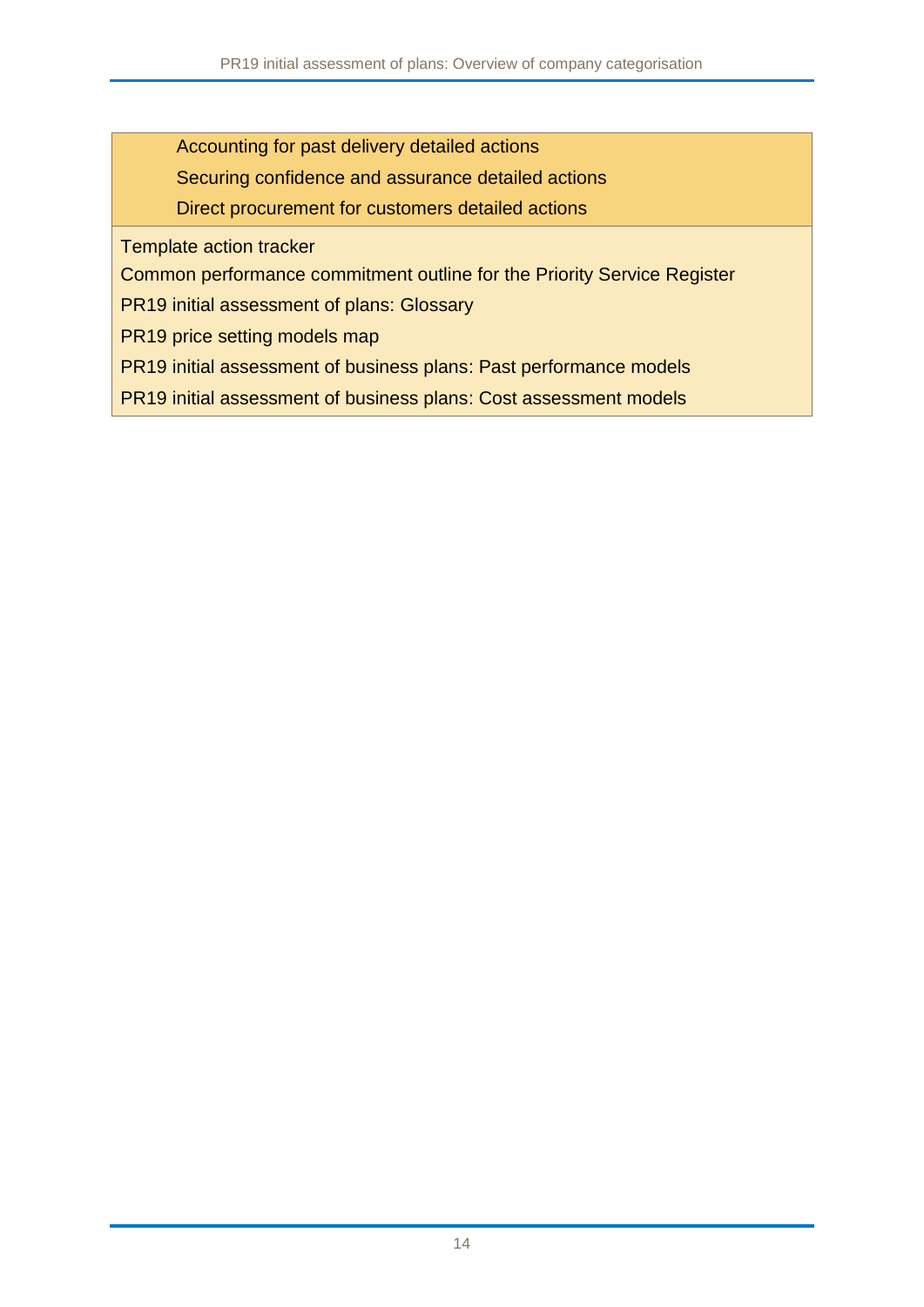# 3. How business plans deliver for customers

To address the future challenges the sector is facing, and the strategic policy statements of the UK and Welsh Governments, water companies need to deliver against the following four key themes for PR19.

- 1. Great customer service.
- 2. Affordable bills.
- 3. Resilience in the round.
- 4. Innovation.

Underpinning this, water companies need to act as responsible stewards of the natural environment. Perhaps more than any other sector, a healthy natural environment is a key ingredient for – and outcome of – the water sector. So we consider how companies' business plans deliver for customers through the above themes, and the environment.

### Great customer service

Great customer service starts with an in-depth understanding of customer preferences and priorities. It involves customers in the development and delivery of services, and matches the experience customers get from the best companies in other sectors.

All companies are adopting the principles of good customer engagement that we set out in our ['Customer engagement policy statement and expectations for PR19'](https://www.ofwat.gov.uk/wp-content/uploads/2015/12/pap_pos20160525w2020cust.pdf). The best performing companies, in particular Anglian Water and United Utilities, show ambition and innovation. Companies also propose performance commitments that reflect what their customers want and need. Some companies – Anglian Water, South West Water and South East Water – both push themselves to improve performance and set challenging financial incentives where it matters most to customers.

- Water leaks matter to customers. Across the industry, water companies have stepped up to our challenge to reduce leakage from their networks by around 15% over the next five years.
- The best companies are pushing themselves to improve their performance on common commitments like pollution incidents and water consumption per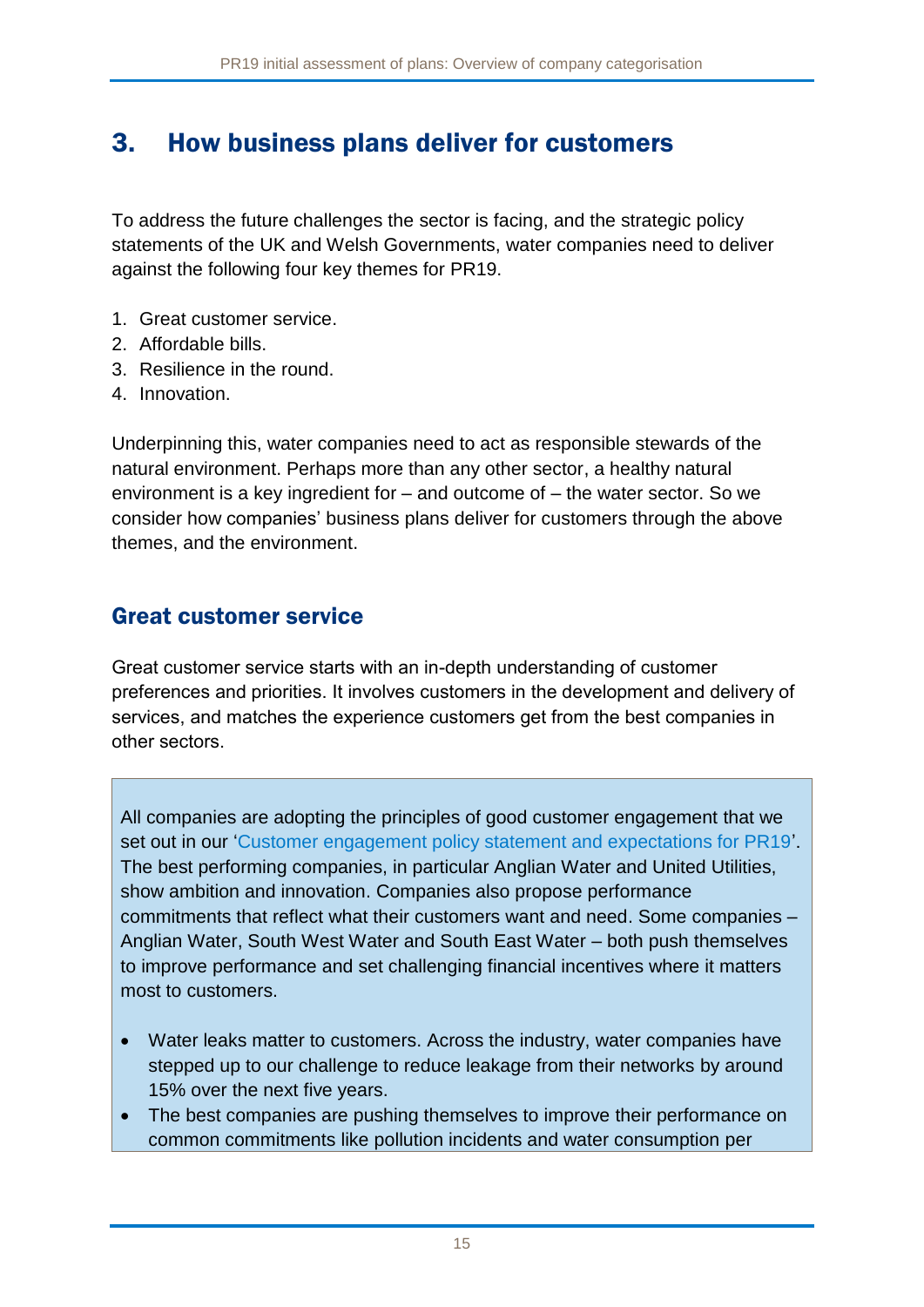person. However some companies are not challenging themselves in areas where their performance is weaker.

We asked companies to back up their performance commitments with financial incentives (or performance payments) based on what matters to customers.

- The best companies show a clear line of sight from customer research to priorities in their business plans, outcomes and associated financial incentives. Other companies provide little supporting evidence for incentives.
- Most companies are backing many of their outcome performance commitments with financial incentives. But some are limiting performance payments in their weaker areas or focusing their performance payments on their stronger areas.
- We are disappointed that companies are not proposing to protect customers from unduly high outperformance payments, for example by capping the maximum amount the company can receive.

All companies have at least one performance commitment to supporting customers in vulnerable circumstances. Most of them are demanding or stretching.

- All companies propose to include more households on their priority service registers, with a step change in membership forecast to increase from 400,000 to 2.3 million households.
- Companies could improve checks on customers already on the register, and work with partners to identify more customers in vulnerable situations.

We are introducing a new common performance commitment to ensure that all companies meet a high bar in increasing the coverage and maintaining their priority service register.

Our new customer experience measure (C-Mex) will compare water customers' experiences with that of other sectors. We are working with companies and other stakeholders to develop this measure so it is ready by April 2020.

We will introduce a new incentive focused on improving the developer services customer experience. Again, we are working with companies and other stakeholders to develop this measure so it is ready by April 2020.

Companies propose to take steps to align the incentives on their owners and executive with those of customers by developing proposals on dividend policy and executive pay for the 2020-25 period. However, all companies have more work to do in this area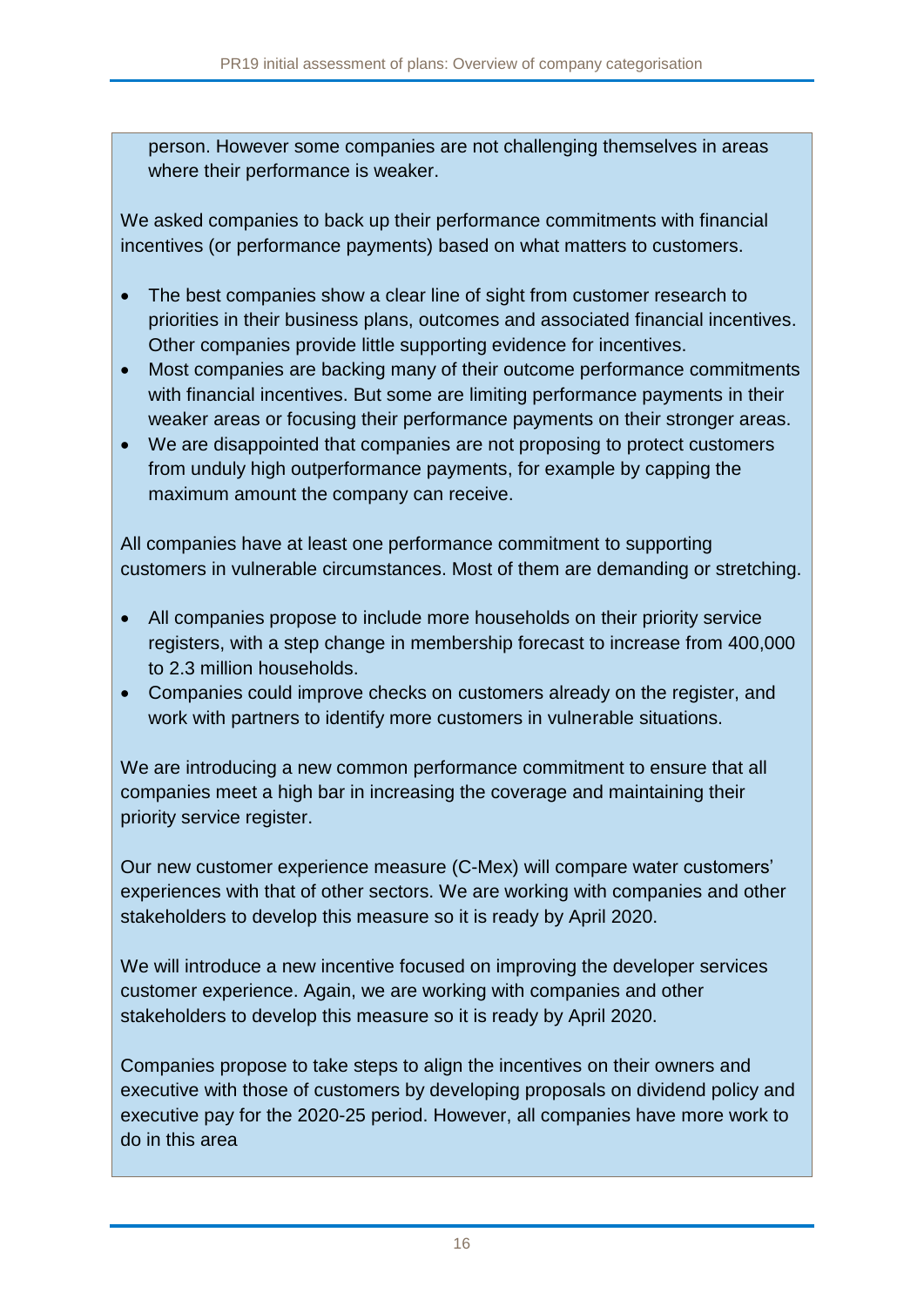# Affordable bills

Water and wastewater services must be affordable to customers. This means affordable overall, in the long term and for people struggling – or at risk of struggling – to pay.

Companies show a step change in performance on affordability for 2020-25. The overall bill reduction across the sector, before inflation, is 5% between 2020 and 2025, with four companies – Northumbrian Water, South West Water, United Utilities and South Staffs Water – proposing real bill reductions of more than 10%.

Companies propose a broad range of approaches to help those struggling to pay their bills with instances of bill support increasing from 0.9 million to 1.5 million between 2020 and 2025. United Utilities in particular show ambition and innovation in this area. However some companies do not fully demonstrate that bills will be affordable beyond 2025, and have more work to do to understand long-term affordability issues.

- Fourteen companies propose to cut their average bill in real terms between 2020 and 2025. Three propose increases.
- Most companies are stretching their performance commitment on affordability, and the number of customers getting help with their bills is set to almost double.
- Several companies commit a share of their own future returns to address the challenge of affordability by putting their own money towards financial support schemes, such as social tariffs.

In December 2017, we gave our early view of the cost of capital. At the time this was the lowest in the water sector since privatisation. Most companies use this indicative cost of capital in their plans. This, on its own, will reduce bills by £15 to £25 per customer. We will set the cost of capital for each company in our decisions later in the year.

Five companies – Hafren Dyfrdwy, Severn Trent Water, South West Water, United Utilities and Portsmouth Water – put forward efficient on-going expenditure proposals. We are challenging other companies to reconsider their expenditure levels in light of efficiency benchmarks, which could provide further scope to reduce bills.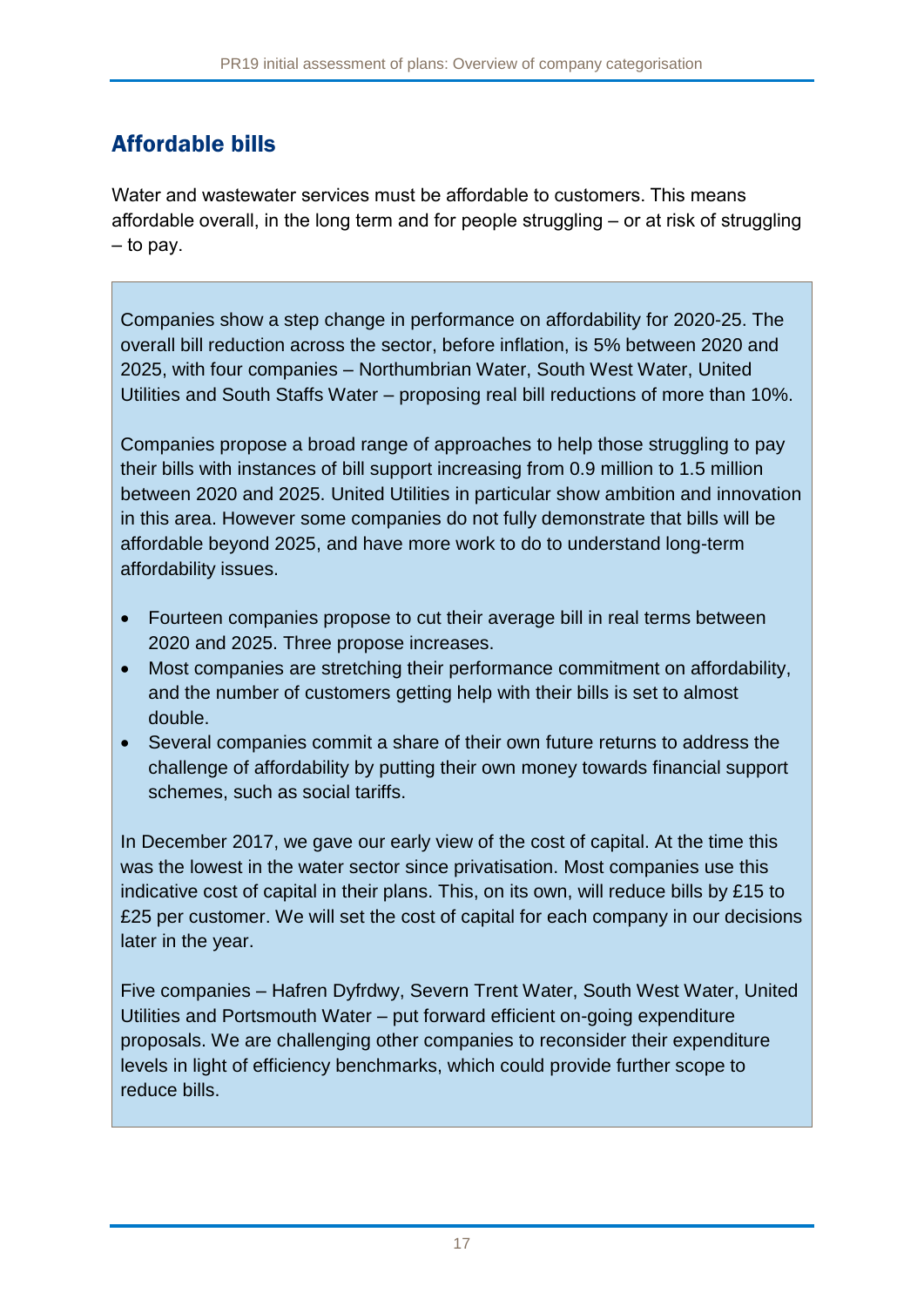### Resilience in the round

Customers expect reliable water and wastewater services that can avoid, cope with and recover from disruption. Water companies that deliver these services need to make the best short and long-term decisions about operations, maintenance and investment. This, in turn, means they need the right information, systems, processes, governance, capabilities and resilient balance sheets, cash flows and finances. They need to be resilient 'in the round'.

Overall, companies' approaches to identifying and mitigating risks to resilience is mixed. The best companies – South West Water and United Utilities – assess and prioritise a wide range of risks, provide a clear line of sight between risks they face and the measures that they propose, and include a range of solutions including those involving the natural environment and behavioural change.

However, companies typically:

- put forward commitments to improve day-to-day resilience and engage with their customers on resilience;
- describe well-established sets of systems and processes to identify and assess risks to resilience, but it is not always clear how they prioritise and mitigate those risks;
- develop better plans to make clean water services resilient, compared to wastewater and drainage challenges;
- do not use a systems-based approach to assessing risks to resilience;
- do not show they understand how much risk there is that customers will lose services;
- consider a range of options to mitigate operational risk but need to do more to make sure they choose the best options; and
- start to consider environmental resilience but do not make enough use of nature-based solutions to improve resilience beyond catchment management schemes (preventing pollution from getting into raw water sources rather than, for example, treating the water after contamination).

Many companies' proposals on resilience are backed up with improvements in performance commitments such as reductions in supply interruptions and improvements in asset health measures.

For financial resilience, most plans build on the evidence in companies' annual performance reports. Stronger plans include clear statements in their Board assurance statements that the company is financially resilient, which is supported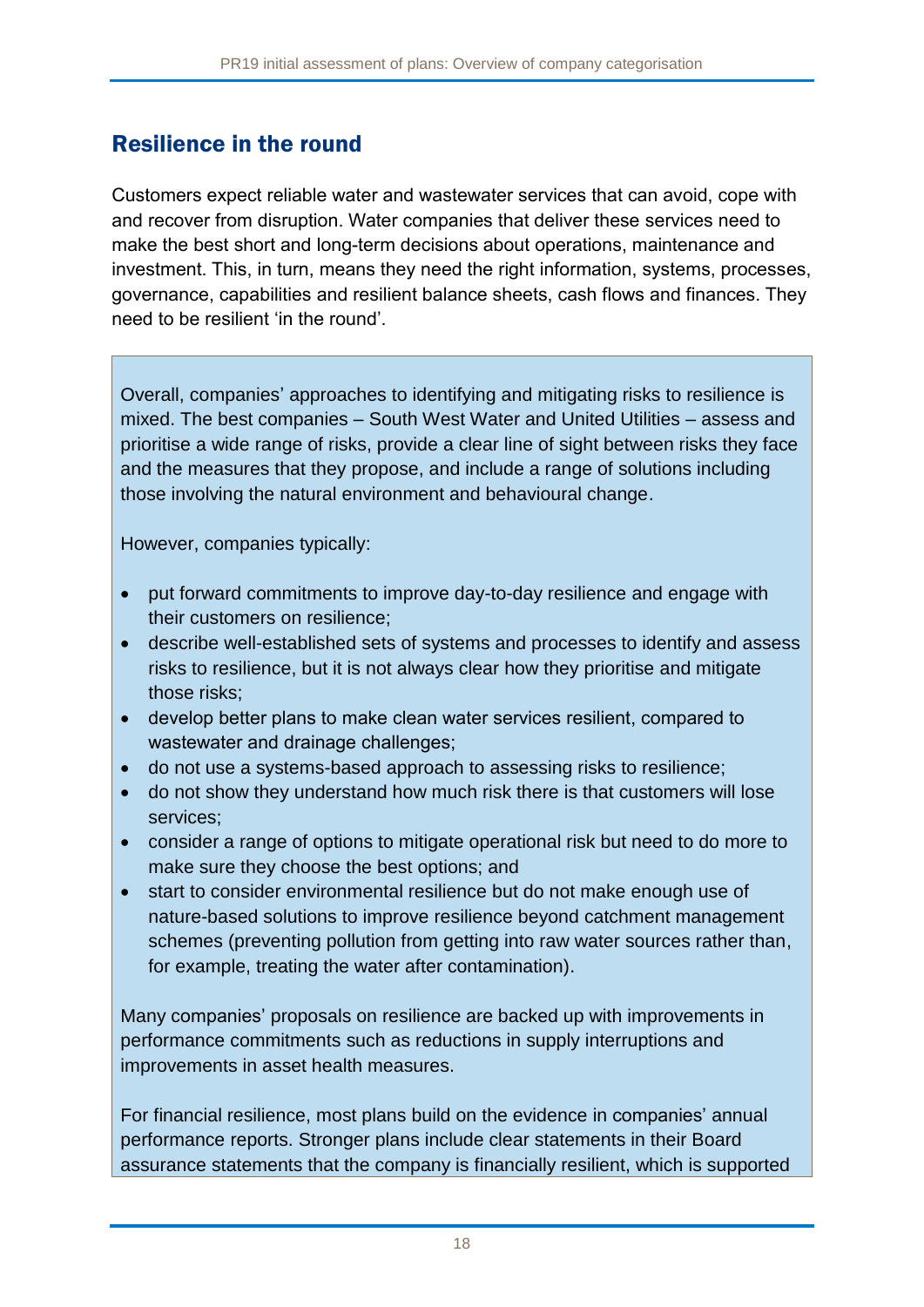by an assessment that is underpinned by internal risk assessment. However most assessments do not look beyond 2025.

#### Investing for the future

We are supportive of measures to maintain resilience. We are providing funding of £360 million to facilitate the development of strategic water resources options for the South and South East of England. This includes potential major new water resources in the South and South East of England and national transfers of water from the North West to the South East of England. This will enable companies to evaluate multiple options in more depth and to ensure that appropriate regional solutions can be taken forward in future investment plans. We expect companies to set out how they intend to work together, where necessary with companies not directly funded under this approach, to undertake more detailed feasibility and planning work.

### Innovation

[Innovation](https://www.ofwat.gov.uk/wp-content/uploads/2017/12/Driving-innovation-in-water-FINAL.pdf) must be at the core of every company to deliver long-term resilience, great customer service and affordability. Innovation is essential if companies are going to meet future challenges like climate change and population growth.

We assess innovation across a company's business plan such as in its customer engagement, cost efficiency, use of markets and outcomes. We also consider whether companies have the right culture for innovation which enables them through systems, processes and people – to deliver results for customers and the environment. We also look for examples of innovation.

The best performing companies – Anglian Water, Dŵr Cymru, Northumbrian Water, Severn Trent Water, United Utilities, Bristol Water, South East Water show an embedded innovation culture and an ambitious approach to innovation capability. United Utilities shows the most embedded innovation culture, with an ambitious and sector-leading approach to innovation capability. It makes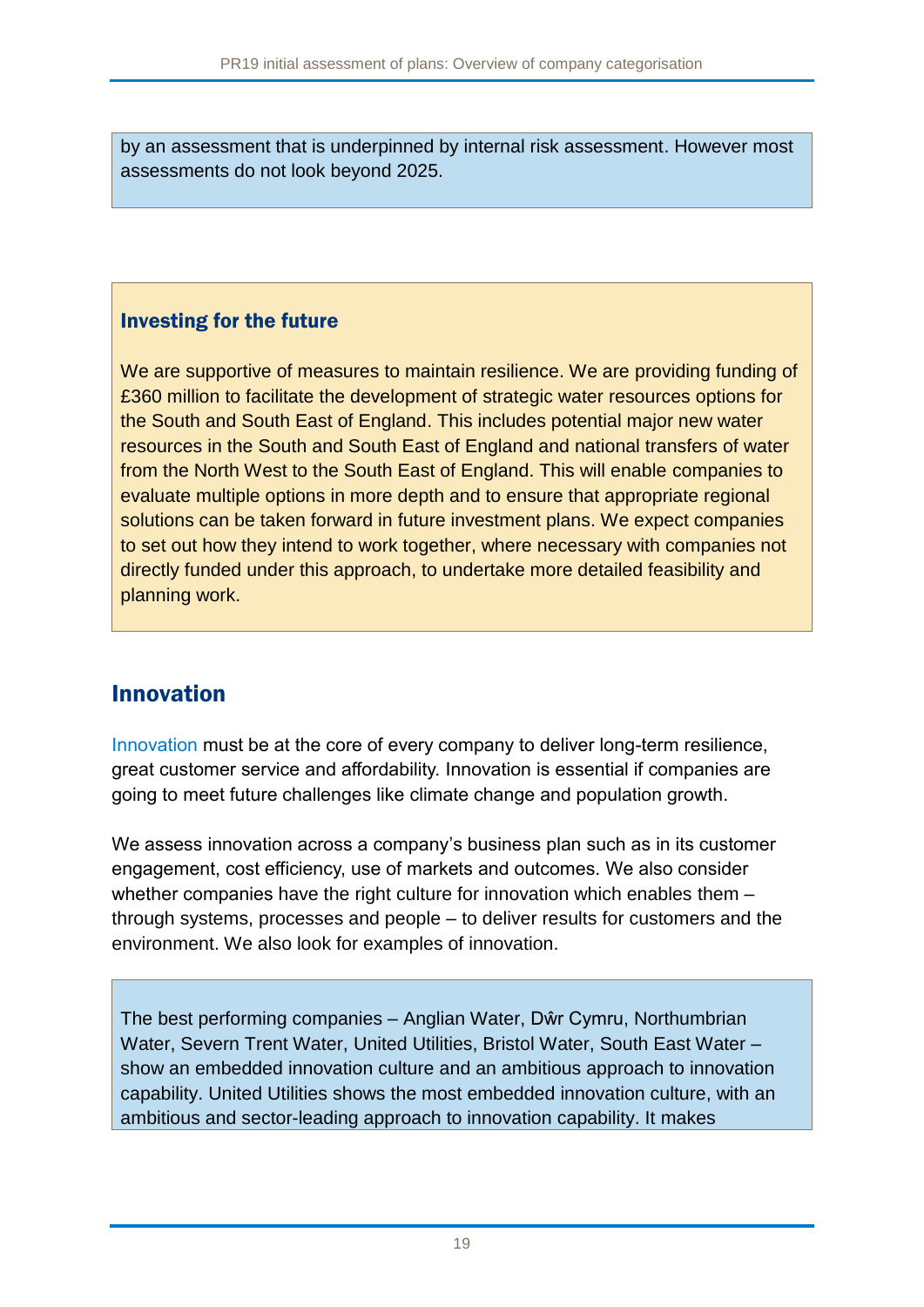innovation a core value linked to every employee's annual appraisal/bonus process and has a good structure of support in place across the company.

Other companies do not give significant evidence of a culture of, nor capability for, innovation.

- Companies give evidence of senior leadership commitment and support for innovation but generally fail to show how staff are engaged or incentivised.
- Being innovative includes accepting a risk of failure, and learning from it. But companies' evidence about risk tolerance in relation to innovation is limited, and focuses on reducing the risk of failure.
- There is limited evidence of collaboration across companies on common innovation goals, and investment seems fragmented. For example, several companies are investing in partnerships with different universities. The sector may benefit from more co-ordination between water companies and the wider supply chain.

We are pleased to see innovation in other areas of company business plans such as in the range of customer engagement techniques used by companies and the measures companies have used to help those struggling to pay their bills or in vulnerable circumstances.

The best companies – Severn Trent Water, South West Water and United Utilities – commit to achieving significant cost efficiency improvements as well as stretching performance commitment targets, and so will need to innovate to deliver their business plans.

### The environment

Water companies rely on the environment to provide water and wastewater services. They also need to provide services in a way that delivers environmental outcomes. We are pleased to see companies' commitment to protecting and enhancing the environment in terms of delivering against their environmental obligations, going further to increasingly work with nature in designing solutions – for example through more catchment management approaches – and moving ahead in terms of balancing supply and demand. Many companies' plans clearly set out customer support for a focus on the environment and reflect this in their business plans. While companies propose substantial improvements in environmental outcomes, we are pressing companies to go even further in certain areas, for example, on water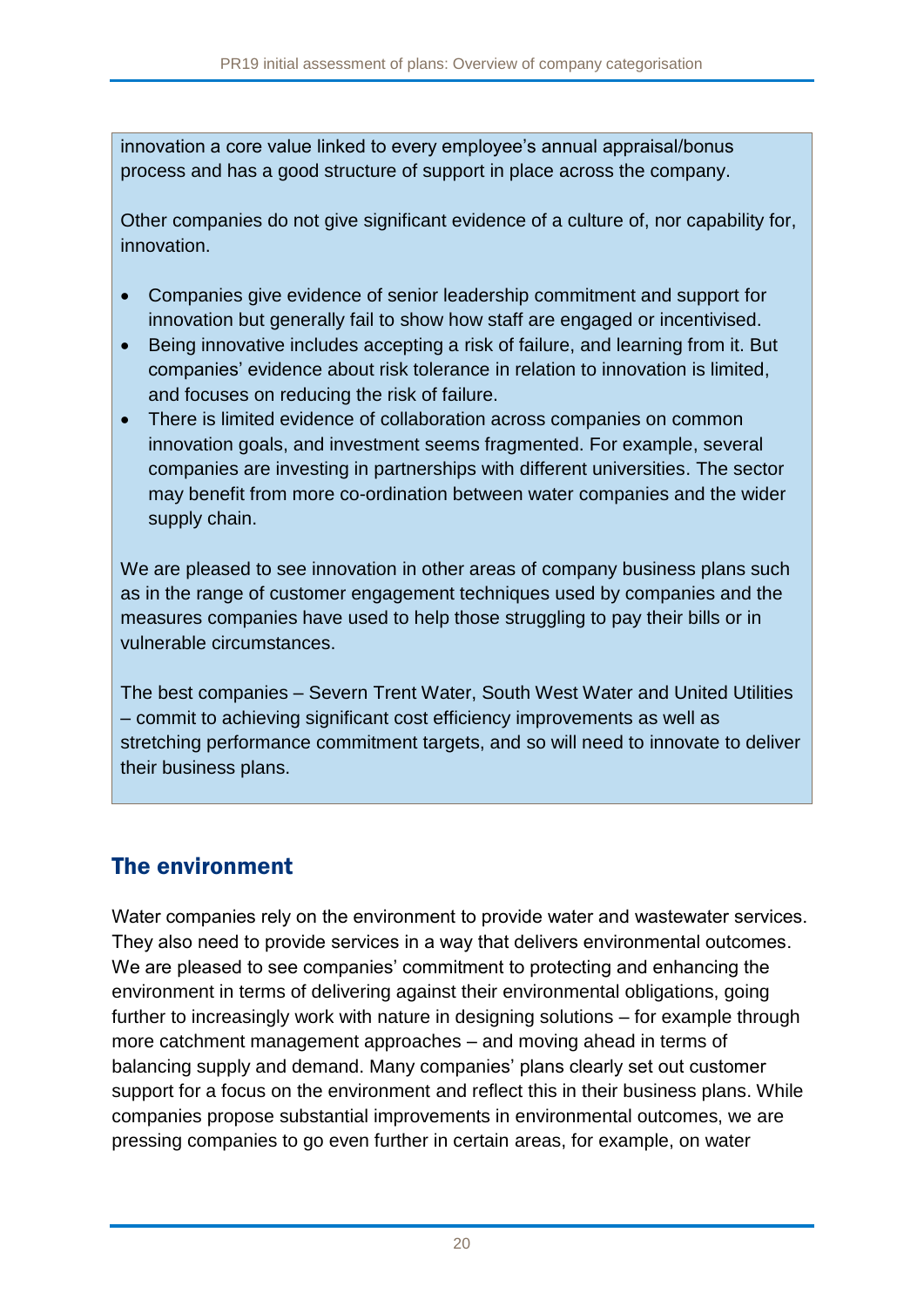efficiency to contribute towards the [UK Government's 25 year environment plan](https://www.gov.uk/government/publications/25-year-environment-plan) and the [Welsh Government's Water strategy for Wales.](https://gov.wales/topics/environmentcountryside/epq/waterflooding/publications/water-strategy/?lang=en)

#### Environmental outcomes

Across business plans submitted to us, water companies commit to:

- reducing leakage by around 15%;
- reducing the need to take water out of the environment in our most at-risk areas;
- increasing the number of catchment management schemes related to the Water Industry National Environment Programme (WINEP) in England by twothirds as well as those related to the National Environment Programme (NEP) in Wales - companies' plans also include a significant number of extra catchment management schemes and investigations, not directly related to WINEP and NEP;
- improving 8,000km of river;
- reducing all pollution incidents collectively by 37% and the worst performing companies by up to 80%;
- committing to reductions in the amount of water used per customer, although we think that companies can go further;
- placing high importance on reducing flood risk, and supporting investment in these areas;
- ninety-six specific bespoke pledges ('performance commitments') on the environment, including for biodiversity and carbon reduction; and
- the development of natural capital accounts by a number of companies.

Markets can also promote better environmental outcomes and make better use of existing resources.

- Companies' business plans propose more market-based catchment solutions for the environment. Several are rolling out the En Trade platform developed by Wessex Water which uses markets to deliver environmental outcomes, like nitrogen reduction, at lower costs than conventional catchment management approaches.
- Companies are exploring water trading options but not enough, for example, to address the need to take less water from water-stressed environments.
- There are promising signs that bioresources trading between companies will increase, although current trading activity remains very limited.

As part of our resilience assessment, we also considered the extent to which companies' plans focus on ecosystem resilience (the ability of an [ecosystem](https://www.britannica.com/science/ecosystem) to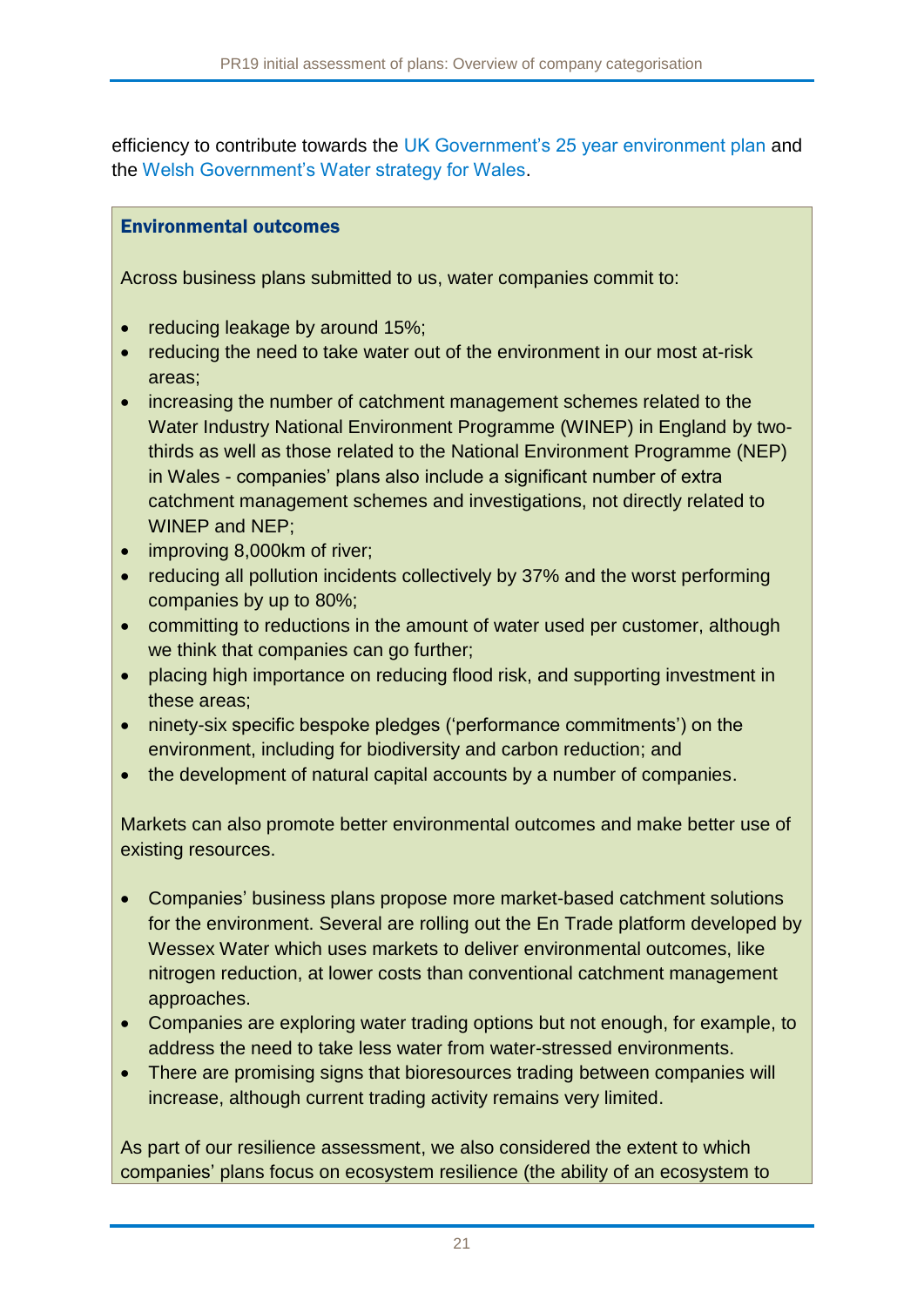maintain itself after damage). Plans need to go further in considering risks to environmental resilience.

#### Spending on the environment

- Water companies propose spending more than £5.3 billion on improving the environment between 2020 and 2025. This is nearly entirely related to WINEP and NEP. Of this total, £4.5 billion is related to wastewater obligations, particularly removing phosphorus (£2.2 billion).
- Also, around £0.6 billion of the £1.9 billion for maintaining supply-demand balance is directly related to the water environment. In particular reducing abstraction (taking water from a natural source) to improve river flow by finding alternative sources.
- Other spending may also improve the environment. For example, £0.6 billion for reducing sewer flooding risk and some of the £1.7 billion for improving resilience.
- We will be challenging water companies to ensure that this expenditure is efficient and delivers the most benefit to customers and the environment.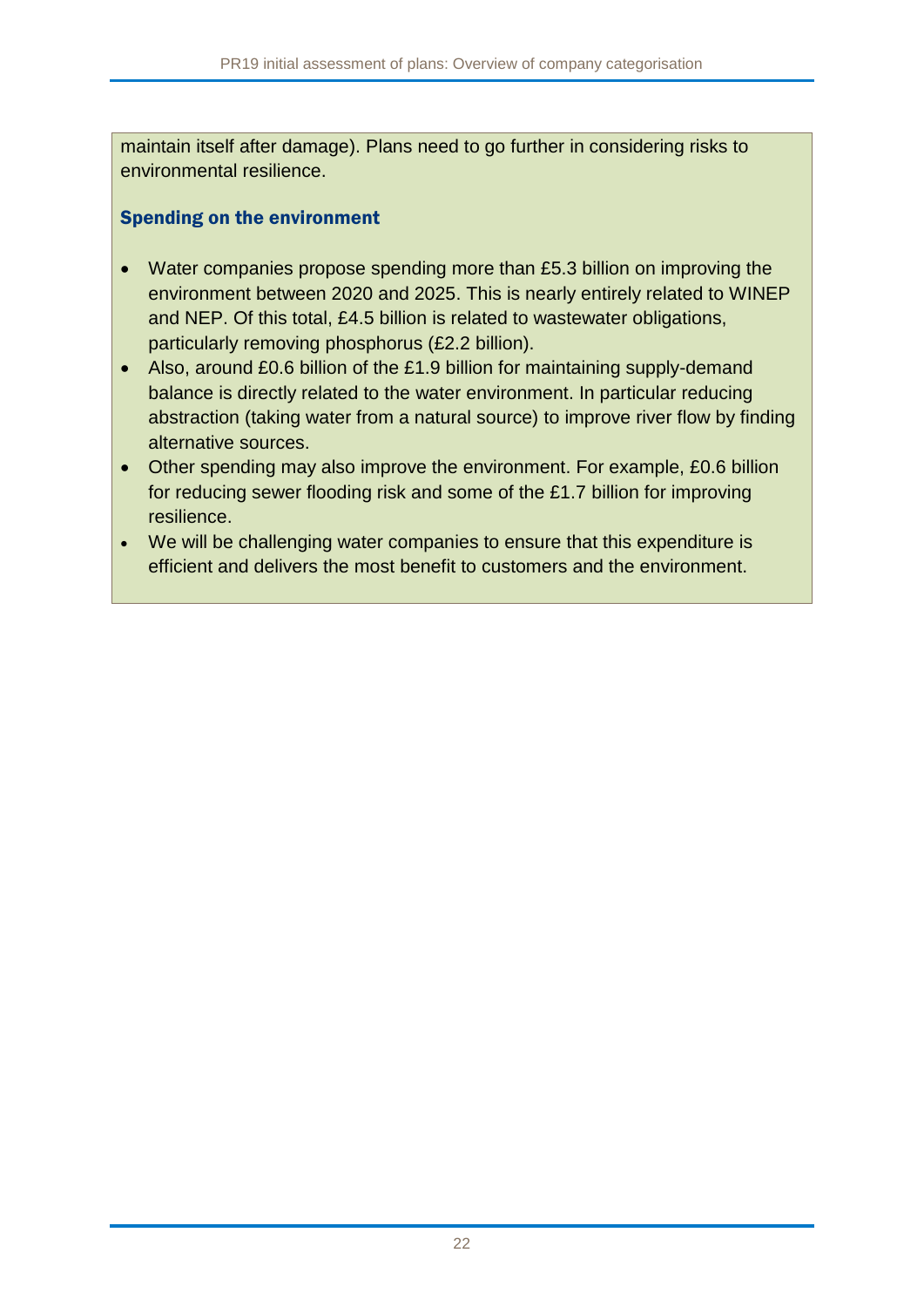# 4. Fast-track companies

In this chapter, we set out the high-quality and ambitious or innovative elements of the plans from the three companies we award 'fast-track' status – and the changes the companies have agreed to make following our review.

'Fast-track' plans are high-quality plans where limited, minor or no intervention is needed to protect customers' interests. The threshold to be placed in the fast track category is high and the assessment is made in the round.

We award fast track status to three companies: Severn Trent Water, South West Water and United Utilities. These companies provide high quality business plans across a wide range of areas, which other companies should learn from. Their plans:

- include both efficient and well justified cost proposals with generally stretching performance commitments that reflect customer priorities;
- include great customer engagement which is embedded throughout their business plans;
- include lower bills;
- increase assistance to those struggling to pay their bills or in vulnerable circumstances;
- use our early view of the cost of capital and provide good evidence that their plans are financeable; and
- include measures to better reflect customers' interests in dividend policy and executive pay and voluntary benefit sharing with customers.

We identify high quality, ambitious and innovative elements from each of the fasttrack plans below.

### Severn Trent Water

Severn Trent Water's plan is high quality across a range of areas including securing cost efficiency, engaging customers, addressing affordability and vulnerability, embedding innovation, accounting for past delivery and securing confidence and assurance.

The plan is generally efficient with respect to costs. On-going (base) expenditure is efficient and is 3% below our view of efficient costs. Severn Trent Water propose to reduce on-going expenditure compared to spend in recent years. Severn Trent Water is efficient on much of its wastewater enhancement expenditure.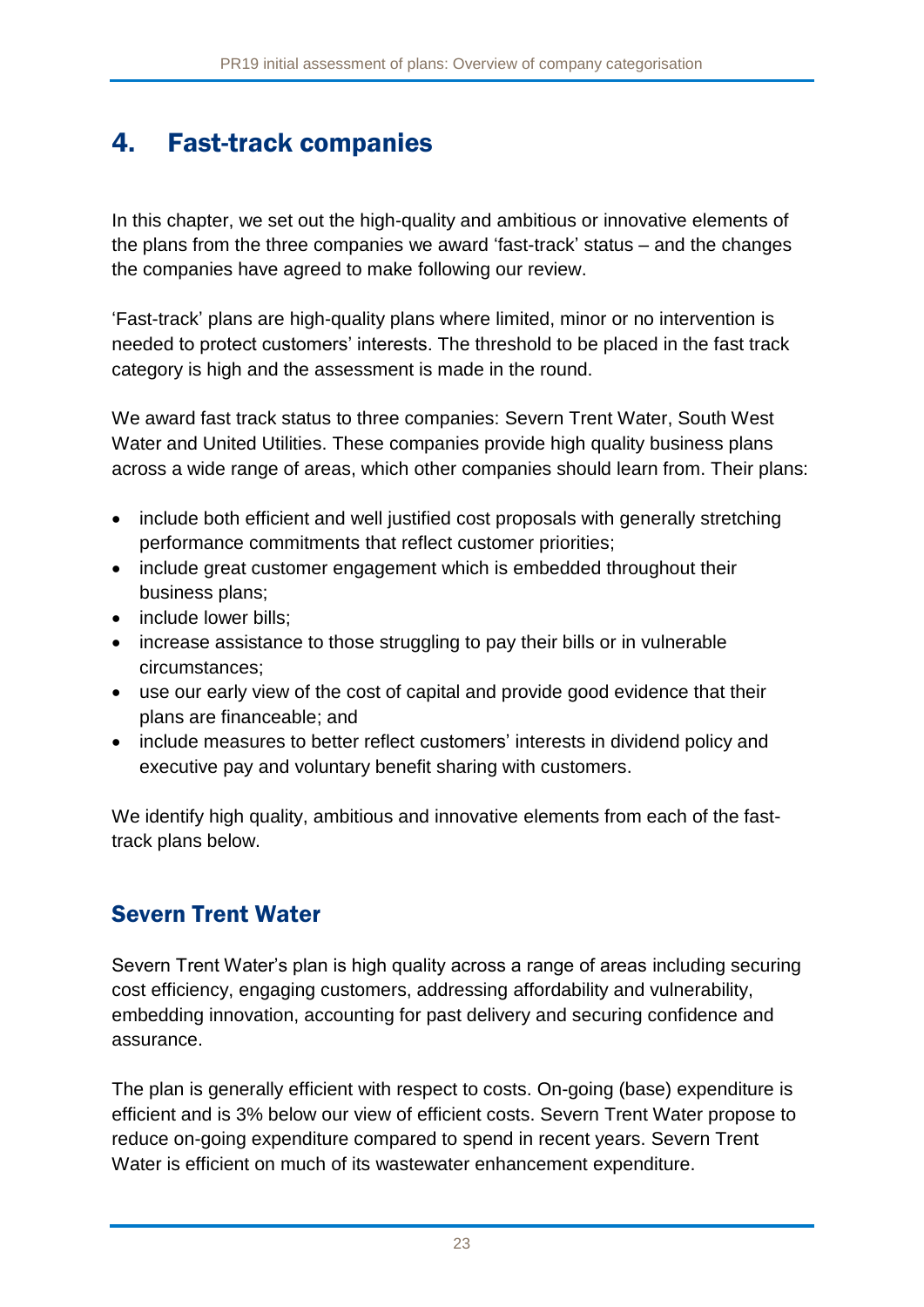Severn Trent Water's performance commitments generally reflect customer priorities and preferences. The company uses a range of customer engagement research techniques, including online community research and a range of quantitative research techniques. In many cases, they are best practice techniques.

Severn Trent Water rises to our challenge to make customers active participants. The company holds co-creative and deliberative workshops with customers looking at future issues. It engages with a range of customers, including people who don't respond straightaway or customers who have had a service failure.

Severn Trent Water propose a real bill reduction of 5% between 2020 and 2025, with high-quality and innovative customer engagement on affordability and acceptability of bills. It gets customer support for a large increase in assistance for customers struggling to pay. The company plans to register one in 20 customers on its priority services register by 2024-25. The company has a well-developed data sharing partnership with Western Power Distribution and uses several external data sources to understand the extent of different vulnerabilities in its area.

The company includes our early view on the cost of capital and retail margins in its plan. It also shows that the plan is financeable and the company is able to fund its activities. It proposes a high-quality, voluntary way of benefit sharing by contributing 1% of its profits to a 'community dividend'. The company plans to spend the dividend on projects to benefit customers and the community, and is also committing £10 million to a technical academy.

Severn Trent Water has many examples of best practice in innovation including a range of initiatives to ensure that its employees are empowered and continuously challenged to address business challenges now and in the future through various initiatives. These include 'The Challenge Cup', its internal crowd sourcing platform #BrightSparks, and its 'Open Innovation' ideas inbox. This is supported by its company-wide bonus scheme where all staff share in the success of the company.

Severn Trent Water has performed well in recent years, keeping its water and wastewater costs down, and meeting around 80% of its performance commitments linked to financial incentives. It puts forward suitable measures to address our concerns about the way it handles major incidents, for example following the 2018 freeze and thaw event.

To obtain fast track status the company accepted our proposed changes to a limited number of areas of its plan. These changes included: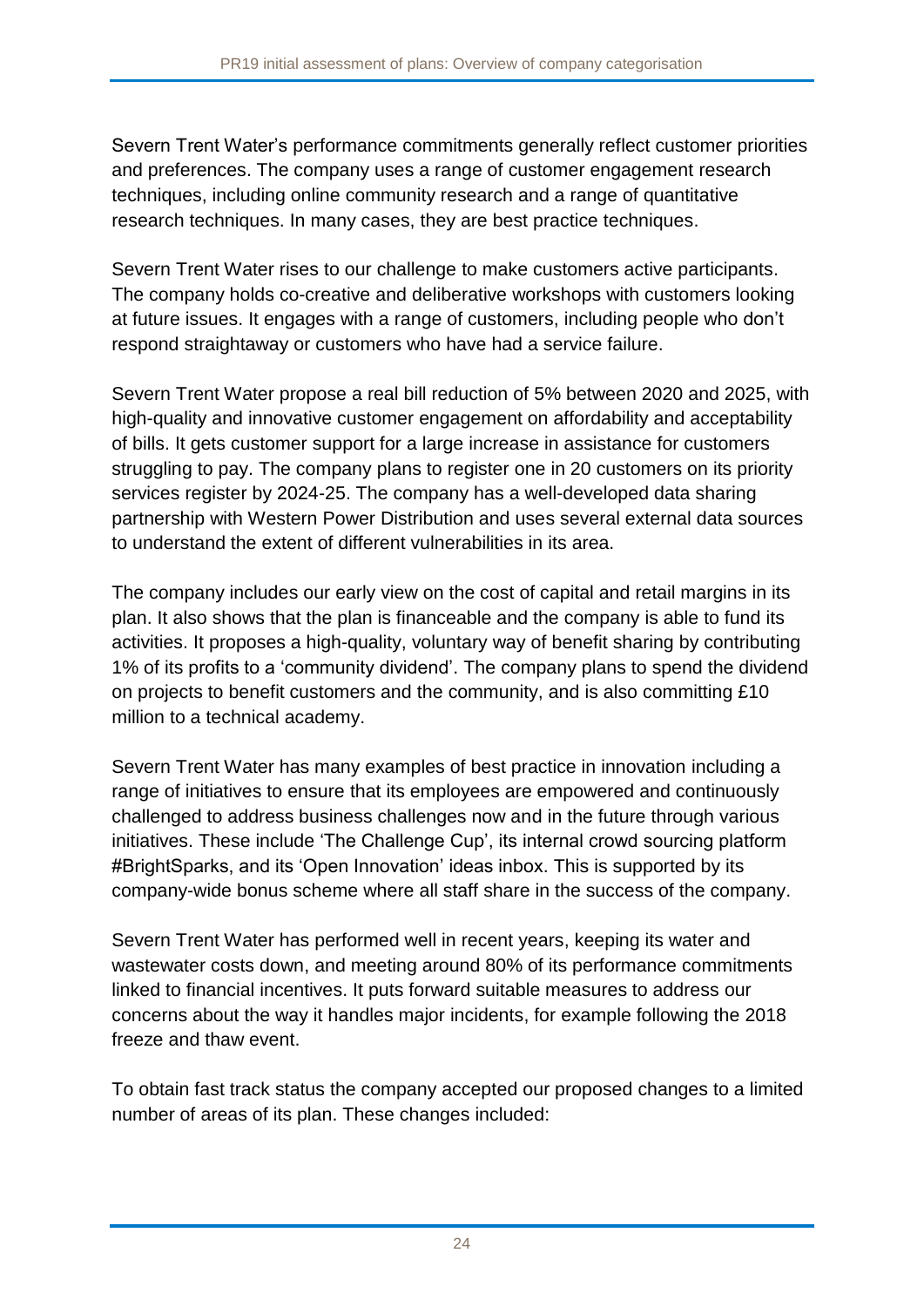- making small adjustments to enhancement costs to our view of efficient and justified costs;
- rebalancing the outcomes package towards its underperforming water business and reducing the scope for outperformance on sewer flooding;
- introducing financial penalties for some performance commitments; and
- reducing the amount of revenue recovered in this period, and increasing the revenue recovered in future periods.

### South West Water

South West Water's plan is high quality across a range of areas including securing cost efficiency, delivering outcomes for customers, securing long-term resilience, engaging customers, and addressing affordability and vulnerability.

The plan is generally efficient with respect to costs. On-going expenditure is over 1% below our view of efficient expenditure. South West Water propose to reduce ongoing expenditure compared to actual spend in recent years. The company is also efficient on elements of its water and wastewater enhancement expenditure, including phosphorus removal for wastewater and the installation of water meters.

The plan leads the sector with its outcome performance commitments and incentive package. The company proposes a stretching outcomes and incentives package, including for pollution incidents and incidents of sewer flooding inside customer premises – areas particularly important to customers.

South West Water proposes one of the best plans with respect to resilience and considers a range of options to mitigate the risks to resilience, including options for hard and soft infrastructure and for influencing consumer behaviour. The plan also provides environmental options under its 'Upstream and Downstream Thinking' initiatives.

The plan reflects high-quality customer engagement and participation. South West Water uses a range of customer engagement techniques, including postcard surveys, social media, and newspaper articles, as well as more innovative techniques like interactive online video. In many cases, they are best practice techniques.

The company has met our challenge that customers should be active participants. For example, with an innovative customer behaviour change scheme where customers earn points for saving water. The company has engaged with customers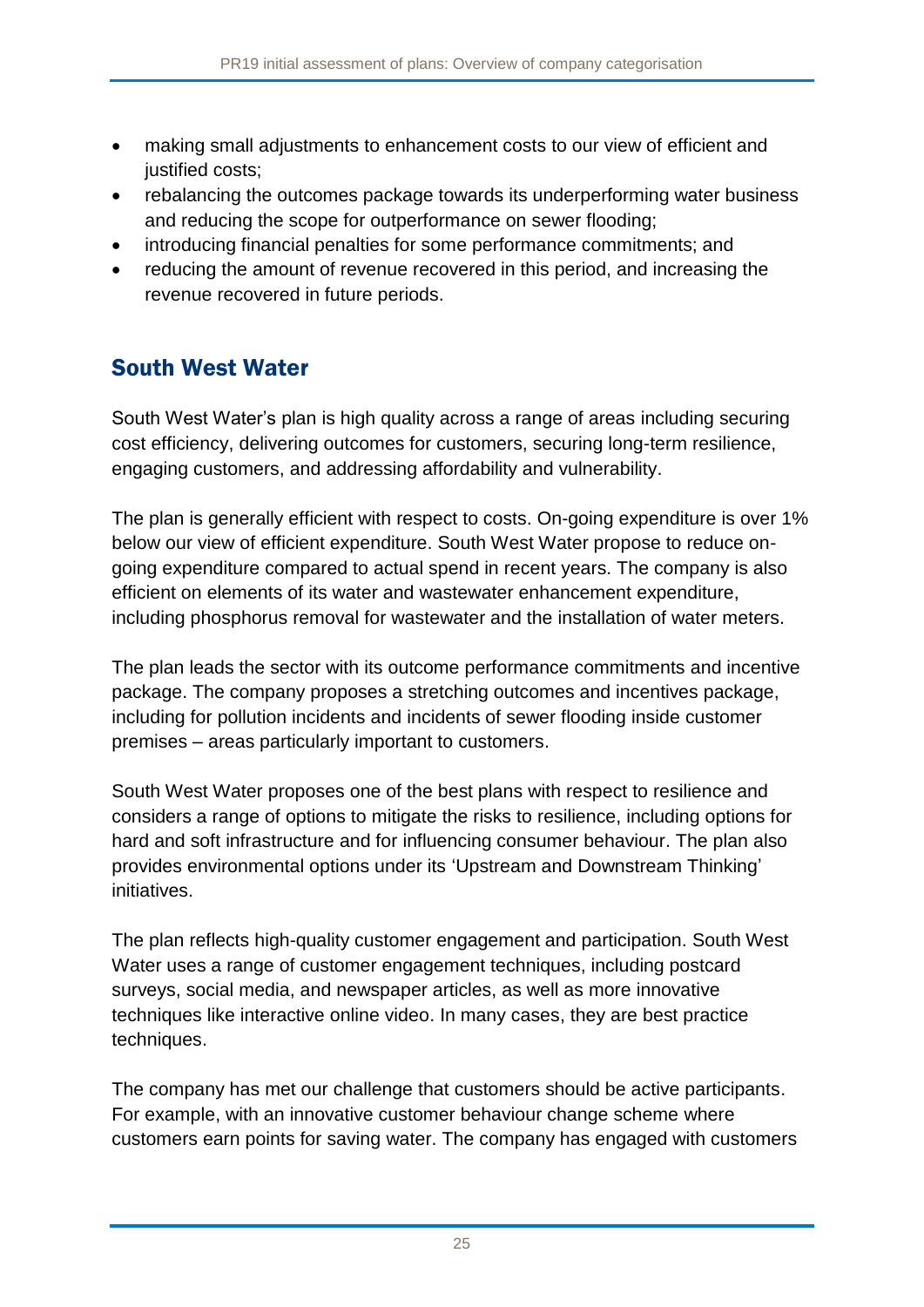on a range of issues in the business plan, and longer-term issues including risk profiles and service expectations.

The plan has high-quality proposals on affordability. South West Water currently has the highest average bills in the country, in part reflecting historical investment in wastewater treatment to ensure beaches are clean. To address this, the company proposes a real bill reduction of 14% between 2020 and 2025, with high-quality, innovative customer engagement on affordability and acceptability of bills. Beyond 2025, the company projects the largest bill decrease in the sector (reducing bills by 12.5% between 2025 and 2030). The company also has a high-quality approach to helping people struggling to pay their bills. This includes getting customer support for a substantial increase in assistance for customers struggling to pay, with a significant increase in the number of customers getting its social tariff.

The company proposes to register 6.8% of customers on its priority services register by 2024-25, alongside a sector-leading commitment to update the register every two years. The company also plans to improve vulnerability support – for example, by introducing a WaterCare app specifically designed for vulnerable customers.

The company includes our early view on the cost of capital and retail margins in its plan. It also shows that the plan is financeable and the company is able to finance its activities. The company proposes an ambitious and voluntary way of sharing outperformance on the cost of debt with its customers, and an innovative scheme to offer shares in the company to its customers.

To obtain fast track status the company accepted our proposed changes to a limited number of areas of its plan. These include:

- committing to improve its Environment Agency Environmental Performance Assessment (EPA) rating by including a penalty only performance commitment to achieve a four star rating by 2024-25;
- increasing the stretch on some key performance targets; and
- small amendments to its cost proposals so that they reflected our view of efficient and justified costs.

### United Utilities

United Utilities' plan is high quality across a range of areas including securing cost efficiency, innovation, securing long-term resilience, addressing affordability and vulnerability, engaging customers and taking account of past delivery.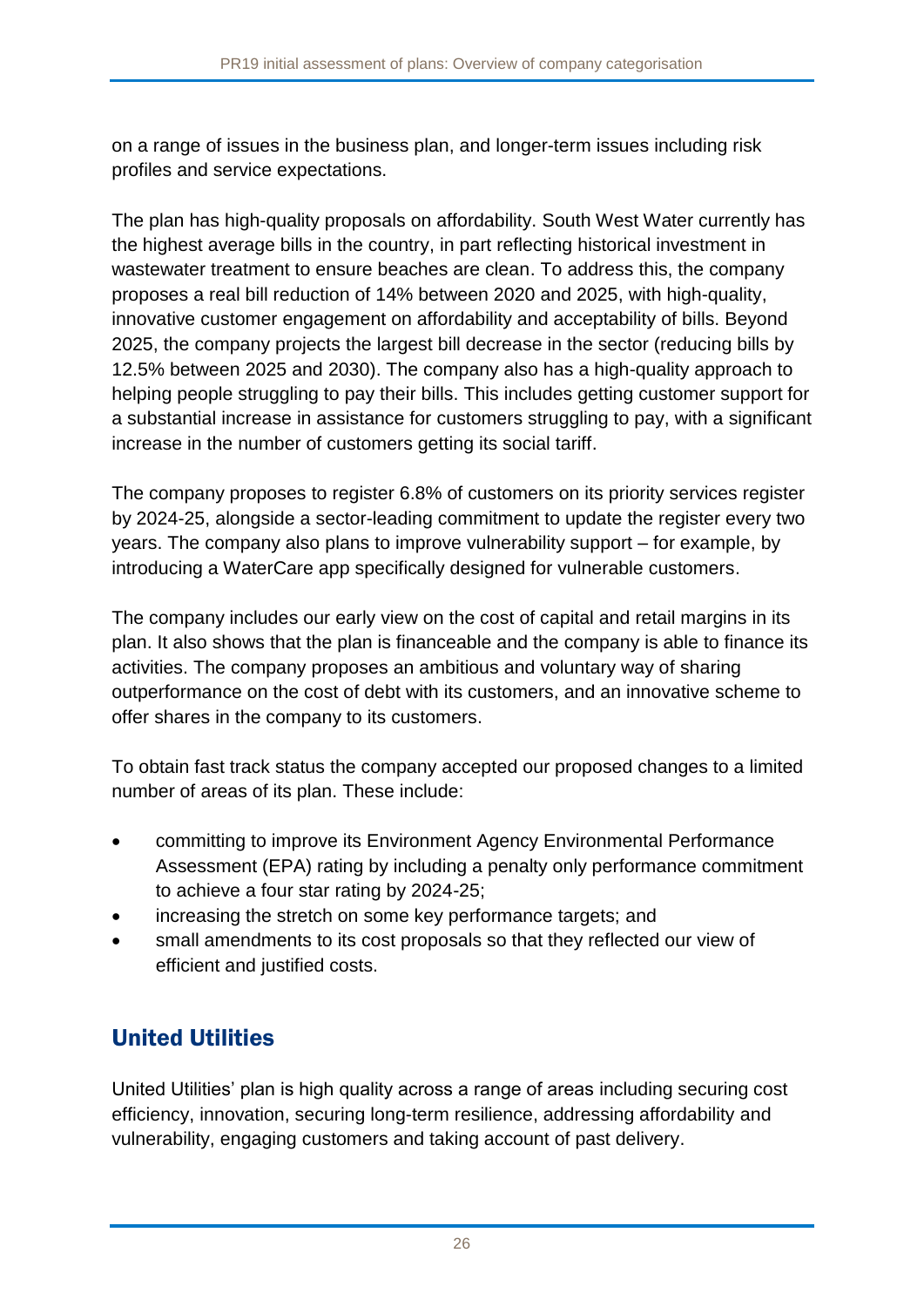The plan is generally efficient with respect to costs. Ongoing expenditure is only 3% above our view of efficient costs. The company proposes to substantially reduce ongoing expenditure compared to actual spend in recent years. The company is also efficient on several areas of wastewater enhancement expenditure, including accommodating growth in wastewater services.

United Utilities shows the most embedded innovation culture, with an ambitious and sector-leading approach to innovation capability. It has made innovation a core value linked to every employee's annual appraisal/bonus process and has a good structure of support in place across the company. United Utilities also evidence a balanced approach to risk tolerance, where it accepts that not all innovations succeed and that it can learn from failure.

Its plan includes ambitious, innovative and sector leading proposals on affordability and vulnerability. The company proposes a large bill reduction of 11% between 2020 and 2025 in real terms, with high customer acceptability. The company has an ambitious approach to helping people struggling to pay their bills. This includes:

- getting customer support for a large increase in assistance for customers struggling to pay;
- an increase of over 40% in the number of customers on its social tariff:
- a £71 million company contribution to social tariffs, which puts it among the leading companies in terms of voluntary benefit sharing with customers; and
- a sector-leading policy on providing flexible payment plans.

United Utilities' plan reflects high-quality customer engagement and participation. It uses a range of research techniques, including online surveys, co-creation events and online panels tailored to the target audience. Some of its customer engagement activities are ambitious and innovative. For example, using behavioural economics techniques to get better insight into customers' preferences, and using existing customer data in new ways.

United Utilities takes on our challenge that customers should be active participants. For example, it uses a range of techniques to involve customers in research on future products and campaigns (such as promoting water efficiency) – including at community events, in shopping centres, online and on social media – which helps the company get insight into its customers' views, including on bill preferences. It has also engaged with a range of customers on longer-term issues and ongoing operations, including vulnerable customers.

United Utilities has a sector leading approach to resilience. The plan shows convincing evidence across operational, corporate and financial resilience. It shows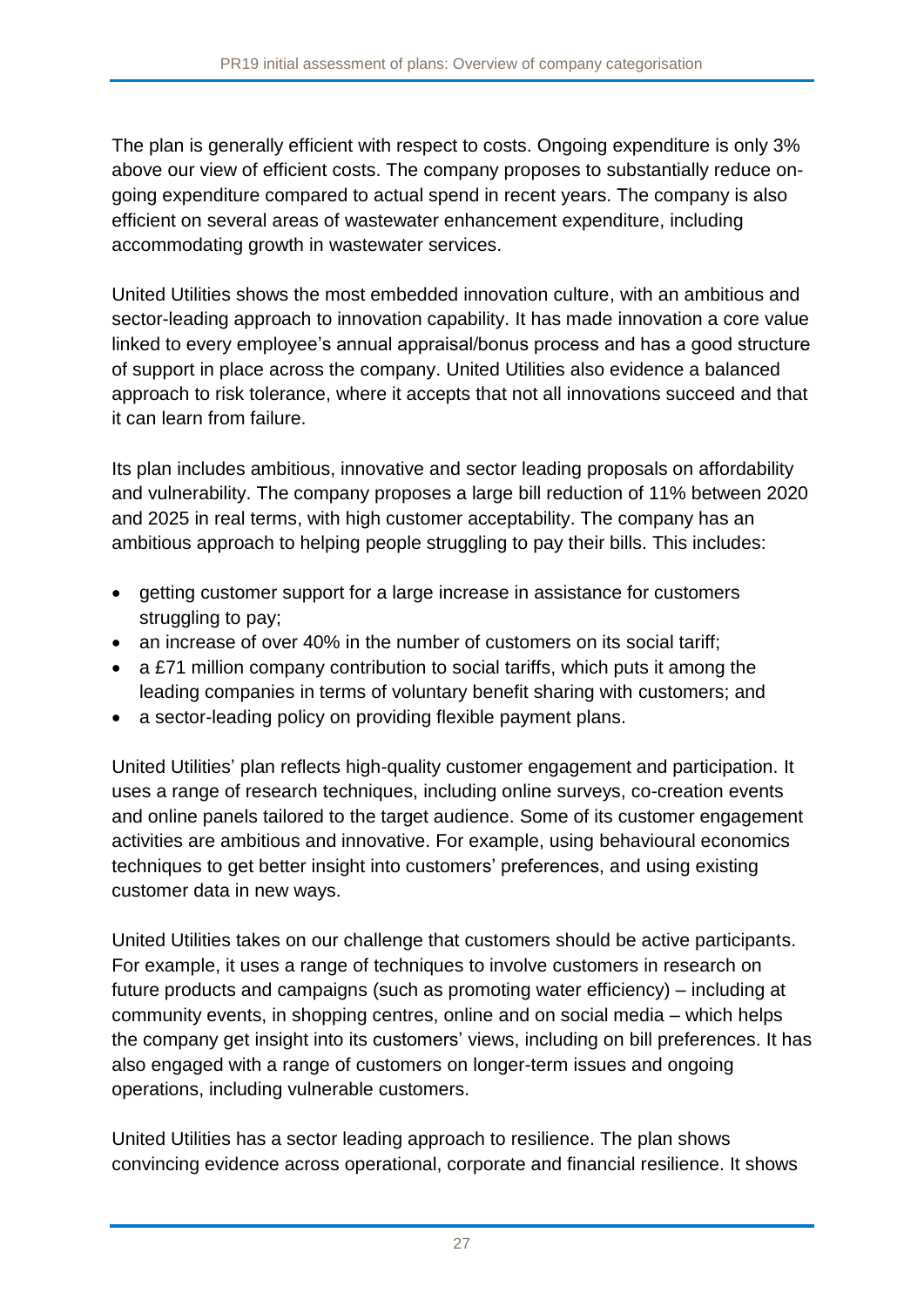a clear link between prioritised risks and measures to reduce risks to resilience. United Utilities' approach to incorporate the natural environment and ecosystem services through natural capital valuation is high quality and well evidenced with a number of initial pilot studies undertaken and plans for further roll out. Its assessment of financial resilience is supported by both Board and third party assurances. The company provides convincing evidence that it has assessed the risks to financial resilience that are specific to its circumstances.

United Utilities accepts our early view on the cost of capital and retail margins in its plan. It also shows that its plan is financeable and that the company is able to fund its activities. Its business plan shows the company has done a high-quality and thorough assessment of its financial resilience through to 2025.

United Utilities has generally performed well in recent years. It is currently meeting around three quarters of its performance commitments with a financial incentive. It is also meeting the Consumer Council for Water's 2020 household complaints target by resolving 95% of complaints at the first stage. While it has spent more than expected in the current period, it provides good evidence on how it is going to meet its stretching efficiency target and improve its performance on major incidents.

To obtain fast-track status the company has accepted our proposed changes to a limited number of areas of its plan. These include:

- small amendments to its cost proposals so that they reflected our view of efficient and justified costs;
- increasing the stretch on some key performance targets, including leakage where it is increasing the stretch from 15% to 20% reduction; and
- providing additional evidence to support its split of cost recovery in this period compared to future periods.

United Utilities propose a large 'direct procurement for customers' scheme to deliver significant improvement to resilience of Manchester water supplies. We welcome the direct procurement for customer proposals, however, further work is required on the scheme before approval. We propose to progress our assessment of the scheme outside of the fast-track process, given the significance of the issues.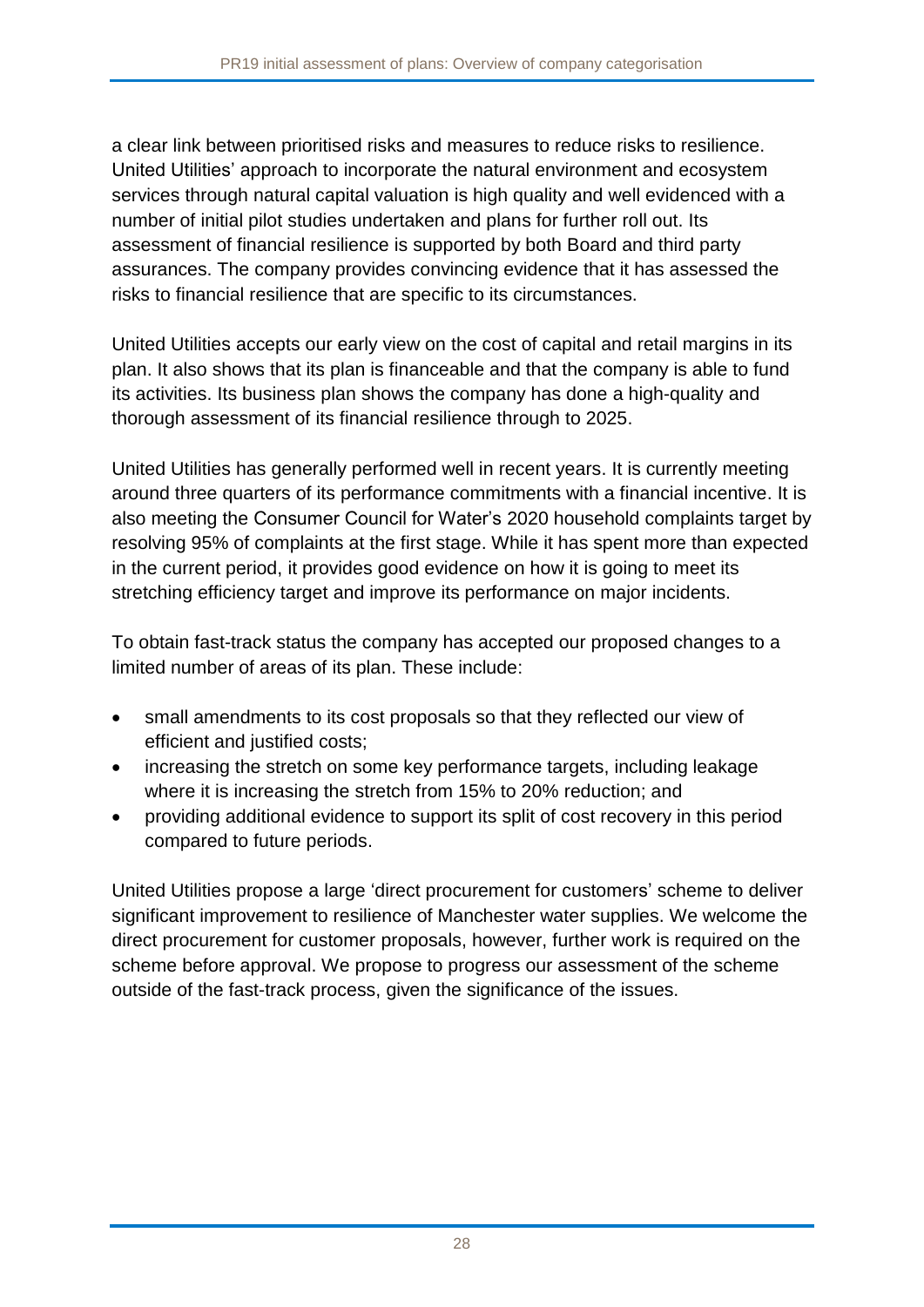# 5. Slow-track companies

In this chapter, we set out at a high-level key points from our reasons for categorising the business plans awarded 'slow-track' status.

'Slow-track' plans need material intervention to protect the interests of customers. All the companies in this category have business plans with both areas of high quality and areas that need more work. These companies tend to have either cost proposals or performance commitments that require further evidence of their efficiency or stretch, to demonstrate that they are in the customer interest. Often companies fall short on evidence in both, and in a number of other areas of their business plans. These companies need to improve and resubmit their business plans and to provide more evidence where needed by 1 April, before we make our draft determinations in July.

| <b>Water company</b> | <b>Key issues</b>                                                                                                                                                                                                                                                                                                  |  |  |
|----------------------|--------------------------------------------------------------------------------------------------------------------------------------------------------------------------------------------------------------------------------------------------------------------------------------------------------------------|--|--|
| Anglian Water        | The company's plan is ambitious and innovative on customer engagement<br>and uses a wide range of customer engagement techniques, with a clear<br>line of sight between its research and financial incentives.                                                                                                     |  |  |
|                      | The company's business plan also has high-quality elements, including:                                                                                                                                                                                                                                             |  |  |
|                      | its sector-leading proposal to increase the number of people on its<br>priority services register to 15% of all customers;                                                                                                                                                                                         |  |  |
|                      | stretching performance commitments;                                                                                                                                                                                                                                                                                |  |  |
|                      | ambitious proposals for the increased use of markets; and                                                                                                                                                                                                                                                          |  |  |
|                      | good evidence of the deliverability of its cost and outcomes<br>proposals.                                                                                                                                                                                                                                         |  |  |
|                      | However its plan needs to be revised, in particular as it falls significantly<br>short as:                                                                                                                                                                                                                         |  |  |
|                      | its ongoing and enhancement costs are both more than 20%<br>above our view of efficient and justified costs; and                                                                                                                                                                                                   |  |  |
|                      | it was not clear that the majority of the Board assurance<br>statements are from the Board rather than the company.                                                                                                                                                                                                |  |  |
|                      | We also need more evidence to demonstrate financeability and to identify<br>the link between its proposed measures to improve resilience and the risks<br>that it faces.                                                                                                                                           |  |  |
| Dŵr Cymru            | The company puts forward an ambitious and high quality gain sharing<br>proposal to contribute £85 million to support social tariffs and additional<br>contributions to hardship funds, and also to share half of the financial<br>incentives it receives for delivering performance commitments with<br>customers. |  |  |
|                      | The company's business plan also includes high-quality elements,<br>including:                                                                                                                                                                                                                                     |  |  |
|                      | two-way customer engagement; and                                                                                                                                                                                                                                                                                   |  |  |

#### Key issues with slow-track companies' business plans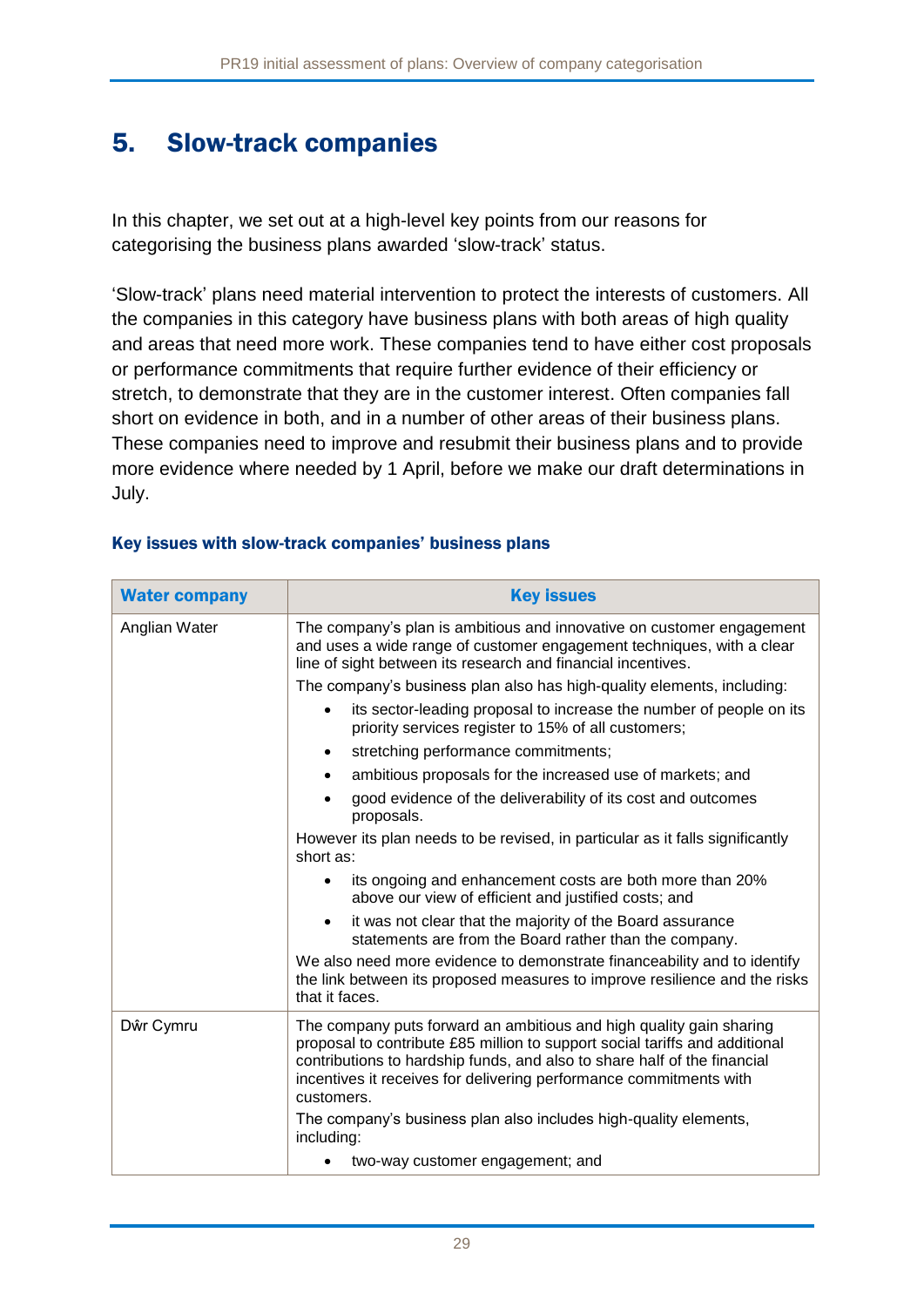| <b>Water company</b> | <b>Key issues</b>                                                                                                                                                                                                                                                         |  |  |
|----------------------|---------------------------------------------------------------------------------------------------------------------------------------------------------------------------------------------------------------------------------------------------------------------------|--|--|
|                      | plans to increase the number of customers helped through social<br>tariffs to sector-leading levels.                                                                                                                                                                      |  |  |
|                      | However its plan needs to be revised, in particular as:                                                                                                                                                                                                                   |  |  |
|                      | it falls significantly short in that its overall cost is more than 20%<br>above our view of efficient and justified costs; and                                                                                                                                            |  |  |
|                      | falls short about the level of stretch in its performance<br>commitments, its evidence for its target credit ratings and its<br>evidence on long-term resilience.                                                                                                         |  |  |
| Northumbrian Water   | The company's business plan has high-quality elements, including:                                                                                                                                                                                                         |  |  |
|                      | its customer engagement and participation, including its success<br>in encouraging customers to participate in improving water quality;                                                                                                                                   |  |  |
|                      | proposing sector leading bill reductions; and                                                                                                                                                                                                                             |  |  |
|                      | providing convincing evidence on financeability and its choice of<br>revenue recovery between current and future periods.                                                                                                                                                 |  |  |
|                      | However its plan needs to be revised as it falls short including that:                                                                                                                                                                                                    |  |  |
|                      | its proposed financial incentives are too low to drive the<br>performance that customers expect;                                                                                                                                                                          |  |  |
|                      | its overall costs are 15% above our view of efficient and justified<br>costs;                                                                                                                                                                                             |  |  |
|                      | it does not have a systems-based approach, or prioritise its risks<br>$\bullet$<br>to resilience; and                                                                                                                                                                     |  |  |
|                      | it does not have appropriate gearing outperformance sharing<br>arrangements, despite forecasting gearing close to 70%.                                                                                                                                                    |  |  |
| <b>Wessex Water</b>  | The company's business plan has high-quality elements, including:                                                                                                                                                                                                         |  |  |
|                      | using a wide range of customer engagement techniques;                                                                                                                                                                                                                     |  |  |
|                      | good proposals to improve assistance to those struggling to pay<br>their bills and in vulnerable circumstances:                                                                                                                                                           |  |  |
|                      | ambitious and innovative use of markets, in particular through the<br>extension of catchment management techniques; and                                                                                                                                                   |  |  |
|                      | good evidence that it can deliver its plan.                                                                                                                                                                                                                               |  |  |
|                      | However its plan will need to be revised. We have substantial concerns as<br>it is asking for a cost of capital 30 basis points higher than our early view<br>without compelling supporting evidence, and there are inconsistencies in<br>its evidence on financeability. |  |  |
|                      | In addition it falls short including that;                                                                                                                                                                                                                                |  |  |
|                      | that its overall costs are more than 10% above our view of efficient<br>and justified costs;                                                                                                                                                                              |  |  |
|                      | that it has not proposed stretching performance commitments in<br>some areas; and                                                                                                                                                                                         |  |  |
|                      | it does not provide enough evidence to support its outperformance<br>payments.                                                                                                                                                                                            |  |  |
| Yorkshire Water      | The company's business plan has high-quality elements, including:                                                                                                                                                                                                         |  |  |
|                      | using innovative techniques on customer engagement including<br>the use of behavioural experiment techniques;                                                                                                                                                             |  |  |
|                      | using catchment management and partnerships to provide water<br>and wastewater services; and                                                                                                                                                                              |  |  |
|                      | good evidence of measures to ensure it can deliver its plan.                                                                                                                                                                                                              |  |  |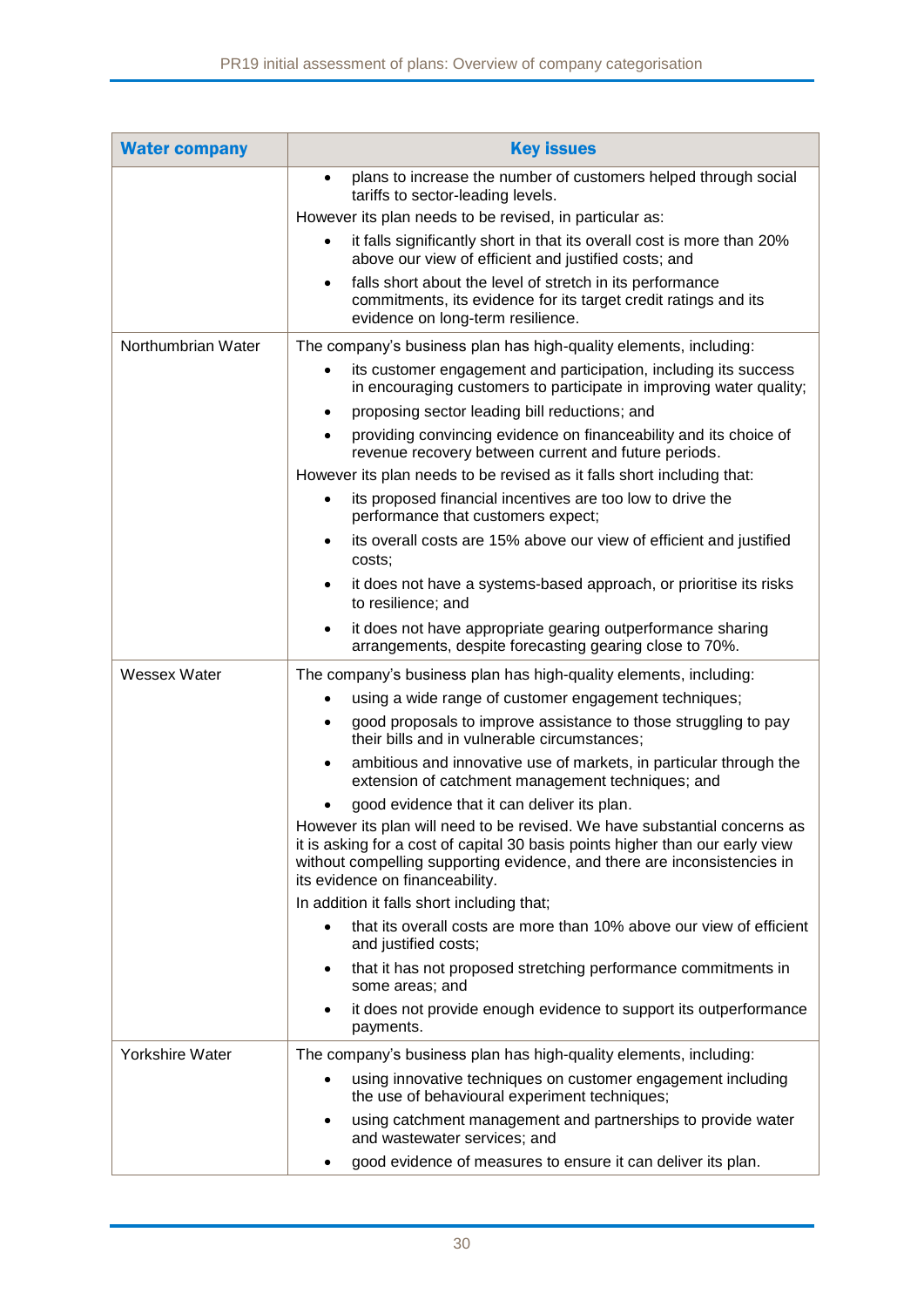| <b>Water company</b> | <b>Key issues</b>                                                                                                                                                                                                                                                                                                       |  |  |  |
|----------------------|-------------------------------------------------------------------------------------------------------------------------------------------------------------------------------------------------------------------------------------------------------------------------------------------------------------------------|--|--|--|
|                      | However its plan will need to be revised as it falls short including that:                                                                                                                                                                                                                                              |  |  |  |
|                      | its overall cost is more than 15% above our view of efficient and<br>justified costs;                                                                                                                                                                                                                                   |  |  |  |
|                      | it proposes bill increases and it offers low levels of help for<br>customers struggling to pay;                                                                                                                                                                                                                         |  |  |  |
|                      | it has relatively poor performance on asset health with insufficient<br>$\bullet$<br>evidence it will resolve these issues quickly;                                                                                                                                                                                     |  |  |  |
|                      | it does not provide enough evidence to show it is targeting an<br>$\bullet$<br>appropriate credit rating; and                                                                                                                                                                                                           |  |  |  |
|                      | it does not have appropriate gearing outperformance sharing<br>arrangements, despite forecasting gearing above 70%.                                                                                                                                                                                                     |  |  |  |
| <b>Bristol Water</b> | The company's business plan has high-quality elements, including:                                                                                                                                                                                                                                                       |  |  |  |
|                      | using a wide range of customer engagement techniques including<br>a mixture of 'business as usual', traditional and innovative<br>approaches; and                                                                                                                                                                       |  |  |  |
|                      | proposing stretching resilience performance commitments<br>supporting by good customer engagement on resilience.                                                                                                                                                                                                        |  |  |  |
|                      | However its plan will need to be revised as it falls significantly short in that:                                                                                                                                                                                                                                       |  |  |  |
|                      | it does not provide enough evidence to show how it will improve its<br>outcomes and customer complaints handling, given its past<br>performance;                                                                                                                                                                        |  |  |  |
|                      | and it falls short, including that:                                                                                                                                                                                                                                                                                     |  |  |  |
|                      | its overall costs are 15% above our view of efficient and justified<br>costs;                                                                                                                                                                                                                                           |  |  |  |
|                      | it does not provide enough evidence to support some of its<br>financial incentives on its performance commitments; and                                                                                                                                                                                                  |  |  |  |
|                      | it does not provide enough evidence for its proposed adjustment to<br>٠<br>the cost of capital, target credit rating or long-term resilience.                                                                                                                                                                           |  |  |  |
| Portsmouth Water     | The company has a high-quality plan on cost efficiency, with overall<br>proposed costs 2% better than our view of efficient costs. It also provided<br>sufficient evidence that an additional return is required to its cost of capital.<br>However its plan will need to be revised as it falls short, including that: |  |  |  |
|                      | it does not propose stretching performance commitments in                                                                                                                                                                                                                                                               |  |  |  |
|                      | important areas and lacks evidence to support its proposed<br>financial incentives;                                                                                                                                                                                                                                     |  |  |  |
|                      | we have concerns with the level of certain financial metrics<br>$\bullet$<br>underpinning the financeability assessment and insufficient<br>evidence for target credit ratings;                                                                                                                                         |  |  |  |
|                      | its proposals on executive pay do not meet our expectations;                                                                                                                                                                                                                                                            |  |  |  |
|                      | there is a lack of ambition in the proposed coverage of assistance<br>on affordability and vulnerability;                                                                                                                                                                                                               |  |  |  |
|                      | it does not provide enough evidence to support its long-term<br>resilience (including the risks associated with the Havant Thicket<br>scheme); and                                                                                                                                                                      |  |  |  |
|                      | it does not provide enough evidence to support the robustness of<br>٠<br>its assessment of whether it should use direct procurement for<br>customers to take forward its Havant Thicket reservoir proposals.                                                                                                            |  |  |  |
| South East Water     | The company's business plan has high-quality elements, including:<br>an innovative and sector leading approach to vulnerability;                                                                                                                                                                                        |  |  |  |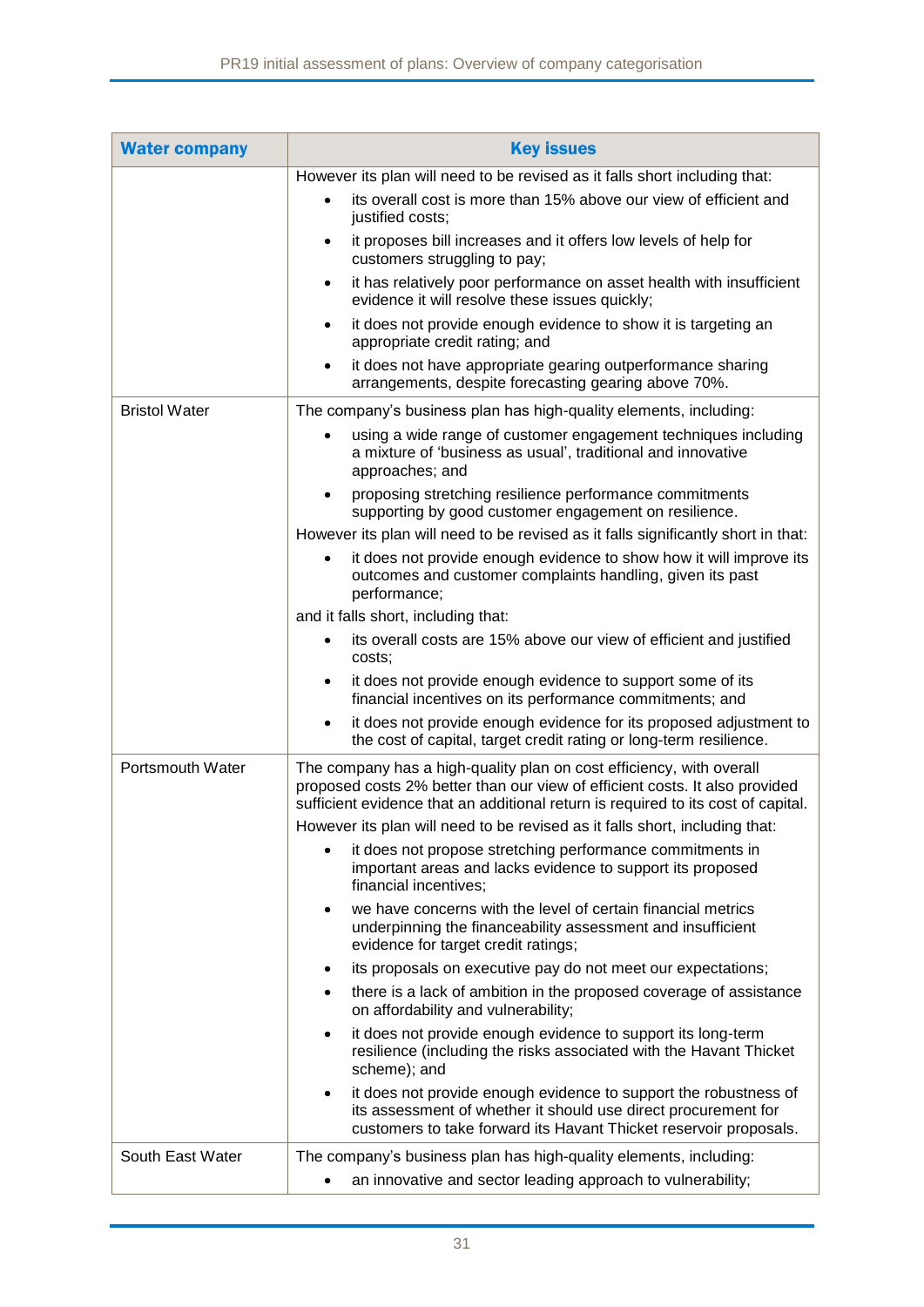| <b>Water company</b> | <b>Key issues</b>                                                                                                                                       |  |  |
|----------------------|---------------------------------------------------------------------------------------------------------------------------------------------------------|--|--|
|                      | stretching performance commitments with good evidence to<br>support its financial incentives;                                                           |  |  |
|                      | good evidence of Board assurance of the plan; and                                                                                                       |  |  |
|                      | good evidence on innovation and best practice on collaboration.                                                                                         |  |  |
|                      | However its plan will need to be revised as it falls short, including that:                                                                             |  |  |
|                      | its overall cost is 20% above our view of efficient and justified<br>costs;                                                                             |  |  |
|                      | it does not provide enough evidence to show it will be able to<br>$\bullet$<br>deliver its proposed performance commitments, given past<br>performance; |  |  |
|                      | it does not provide enough evidence for its targeted credit rating;<br>and                                                                              |  |  |
|                      | it does not provide enough evidence to support the split of cost<br>recovery between current and future customers.                                      |  |  |
| South Staffs Water   | The company's business plan has high-quality elements, including:                                                                                       |  |  |
|                      | evidence of customer segmentation and participation in customer<br>engagement; and                                                                      |  |  |
|                      | good evidence that it can deliver its plan.                                                                                                             |  |  |
|                      | However its plan will need to be revised as it falls short, including that:                                                                             |  |  |
|                      | its overall costs are more than 15% above our view of efficient and<br>justified costs;                                                                 |  |  |
|                      | its financial incentives may not reflect customer views;                                                                                                |  |  |
|                      | it does not provide enough evidence of financial resilience and<br>٠<br>assessment of stress tests;                                                     |  |  |
|                      | it does not provide enough evidence for its target credit rating and<br>$\bullet$<br>financeability;                                                    |  |  |
|                      | it does not provide enough evidence to show that customer bills in<br>the long term are consistent with customer preferences; and                       |  |  |
|                      | it does not have appropriate gearing outperformance sharing<br>$\bullet$<br>arrangements, despite forecast gearing that exceeds 70%.                    |  |  |
| <b>SES Water</b>     | The company's business plan has high-quality elements, including:                                                                                       |  |  |
|                      | proposing a 5% bill reduction which its research shows results in<br>bills that are acceptable and affordable to its customers; and                     |  |  |
|                      | good evidence that it can deliver its plan.                                                                                                             |  |  |
|                      | However its plan will need to be revised as it falls short, including that:                                                                             |  |  |
|                      | its overall costs are more than 20% above our view of efficient and<br>justified costs;                                                                 |  |  |
|                      | only some of its Board assurance statements meet our<br>expectations;                                                                                   |  |  |
|                      | it does not provide enough evidence to support its financial<br>incentives, particularly its incentive to improve asset health;                         |  |  |
|                      | it does not provide enough evidence to support its proposed<br>adjustment to the cost of capital; and                                                   |  |  |
|                      | it does not provide enough evidence that the business plan is<br>financeable.                                                                           |  |  |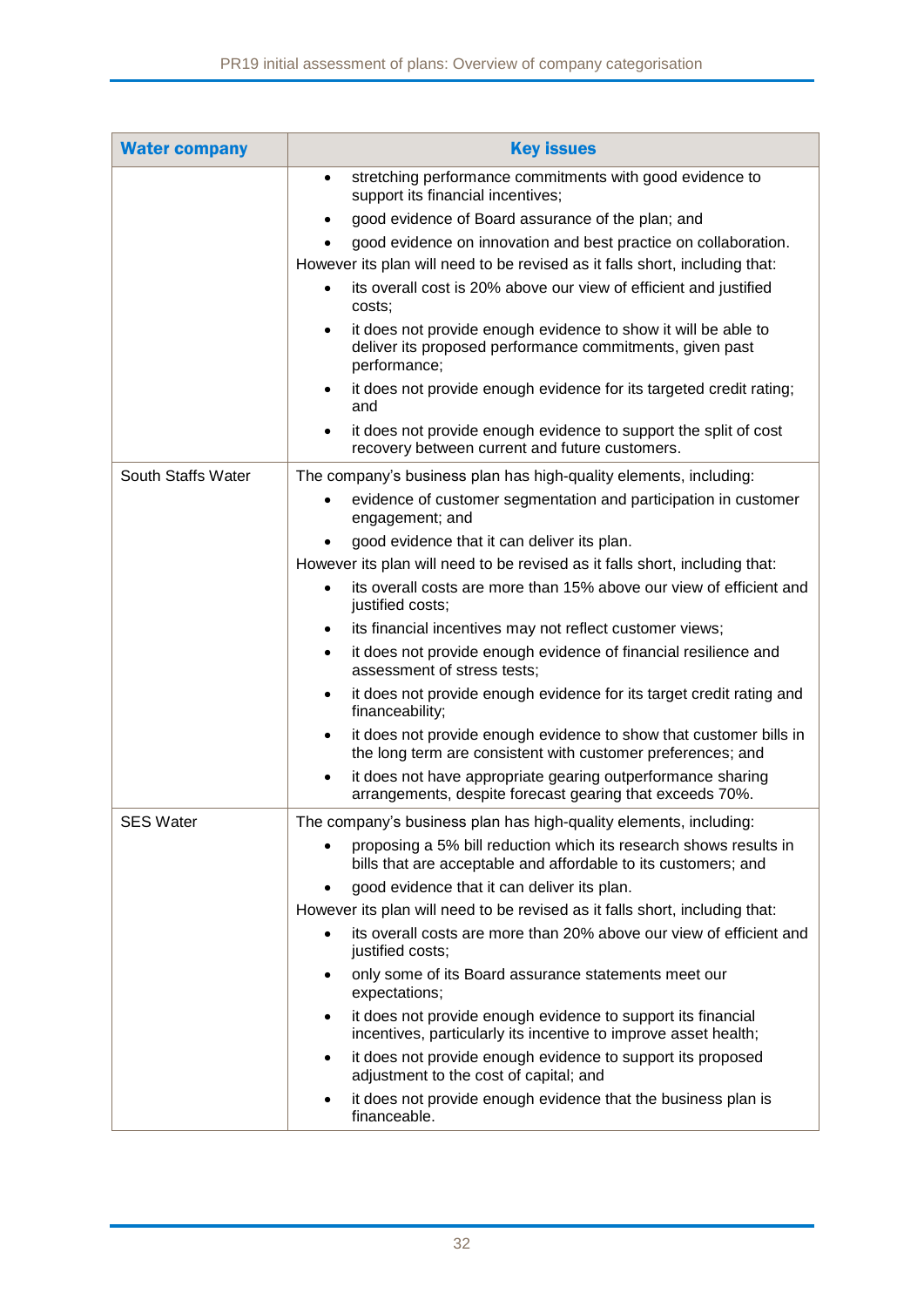# 6. Significant-scrutiny companies

In this chapter, we set out at a high-level key points from our reasons for categorising some companies' business plans as 'significant scrutiny'.

'Significant-scrutiny' plans fall well short of the required quality and need extensive material intervention to protect the interests of customers. Our assessment takes into account both the number of areas of concern and the extent of the concerns.

We give significant-scrutiny status to four companies: Hafren Dyfrdwy, Southern Water, Thames Water and Affinity Water. Each of the plans falls significantly short across a number of different areas. These plans also have few areas of high quality. Each of these companies faces different challenges and each is going through a period of change. We will therefore need to carefully assess these companies' revised plans and will work closely with them in the coming months to ensure that customers get a good deal.

These companies now need to substantially rework their plans by 1 April, before we make our draft determinations in July. We said we would allocate lower cost sharing rates and potentially capped incentive payment rates to 'significant-scrutiny' companies. We will relax this condition if we have clear evidence that the companies engage positively to address our concerns with their plan over the remainder of the price review process.

### Hafren Dyfrdwy

Overall, the Hafren Dyfrdwy plan falls significantly short of the required quality. Hafren Dyfrdwy was formed in July 2018 to serve all Welsh customers previously served by Severn Trent Water and by Dee Valley Water. This followed Severn Trent Water's acquisition of Dee Valley Water. Hafren Dyfrdwy's Customer Challenge Group report states that this 'lead to a compressed timescale' for completing the business plan, and led to the company focusing its approach to customer engagement. In the 2014 price review we had a number of concerns with the Dee Valley Water plan including its cost efficiency. The categorisation of the plan as significant scrutiny recognises the scale of changes required to the plan and our desire to work closely with the company to address these issues.

The plan falls significantly short in several areas including outcomes, the balance of risk and return, resilience, past delivery, and affordability and vulnerability.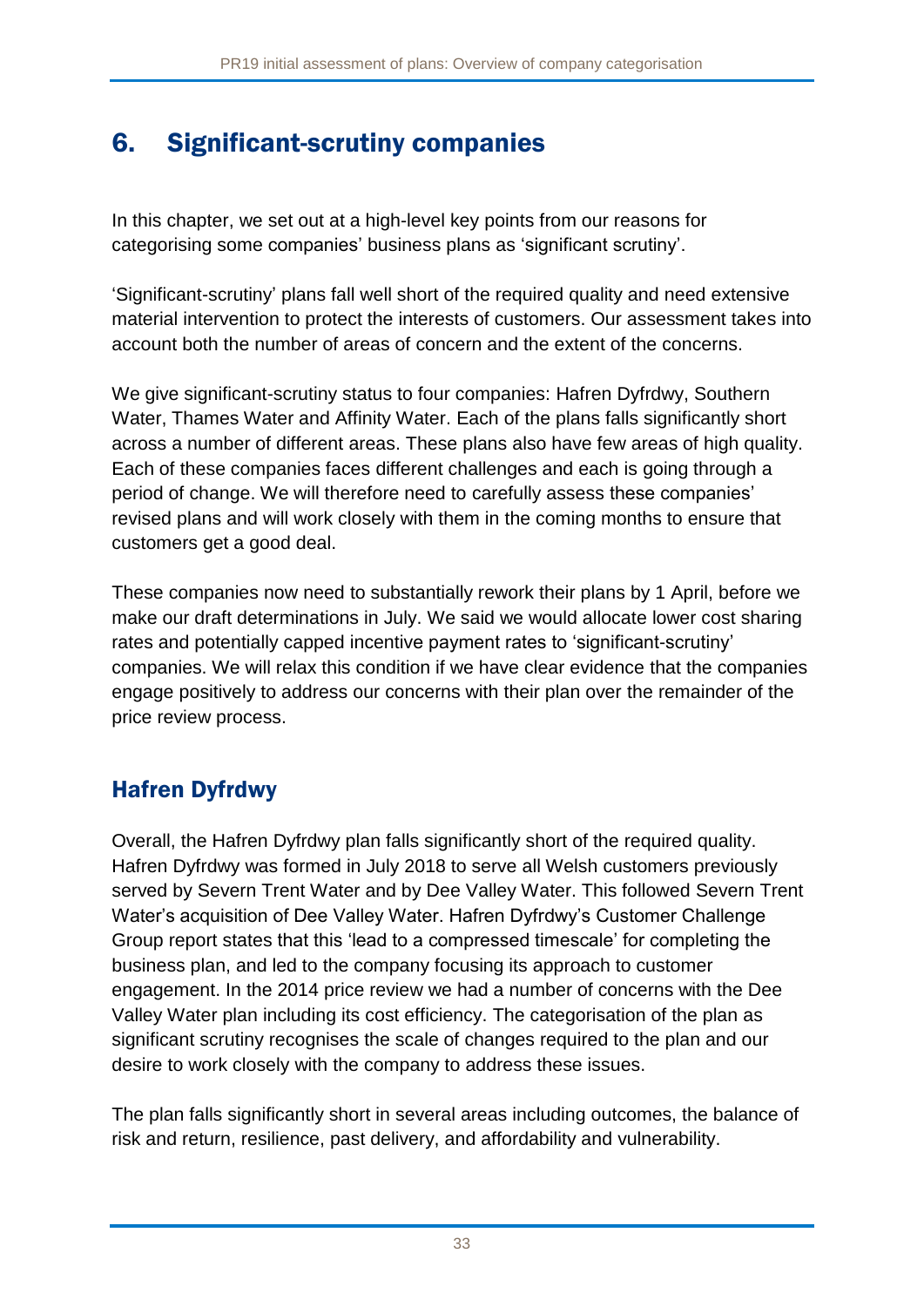- Hafren Dyfrdwy is not committing to improve its performance enough for customers. We have concerns that its financial incentive rates are low and may not incentivise the company to improve its performance.
- Hafren Dyfrdwy does not give enough evidence of the steps it has taken to demonstrate its financeability or to show that its cost recovery rates are appropriate.
- There is a lack of evidence of customer support for its bills over the 2020-25 period, with the CCG raising concerns over the robustness of the testing. There is also little evidence on its forecast bills over the long term.
- Hafren Dyfrdwy has a low-quality approach to helping people struggling to pay their bills. It also has no plans to significantly increase the number of vulnerable customers on its priority services register.
- There is not enough evidence that Hafren Dyfrdwy's plan includes appropriate measures so that it can deliver its plan, given its recent performance. It proposes to become much more efficient but it does not sufficiently explain how. The company also does not give enough evidence to show it will be able to deliver all of the outcomes for customers it proposes or improve its customer complaints handling.
- It does not give enough evidence on long-term resilience, including whether:
	- it takes a systems-based approach;
	- it has carried out a baseline resilience maturity assessment;
	- it has prioritised risks within its plan; and
	- the company has robust financial risk mitigation and risk management given the reliance placed on the company's position in its group.

The plan also falls short in other areas, including:

- the limited range and quality of customer engagement techniques the company uses;
- the lack of a clear line of sight from customer preferences to performance commitments and financial incentives;
- the lack of evidence of engagement with third parties to secure water resources and on the use of catchment management and partnership working; and
- there is not enough evidence that the proposals on executive pay and dividend policy meet our expectations, and there is a lack of supporting evidence to Board assurance statements.

However, we also welcome some aspects of the plan. We are pleased that Hafren Dyfrdwy proposes to increase their efficiency, and substantially reduce their ongoing spending, which should help it deliver affordable bills for all customers. It also proposes stretching targets increasing the number of customers it supports who are struggling to pay their bills. Hafren Dyfrdwy carries out high quality engagement with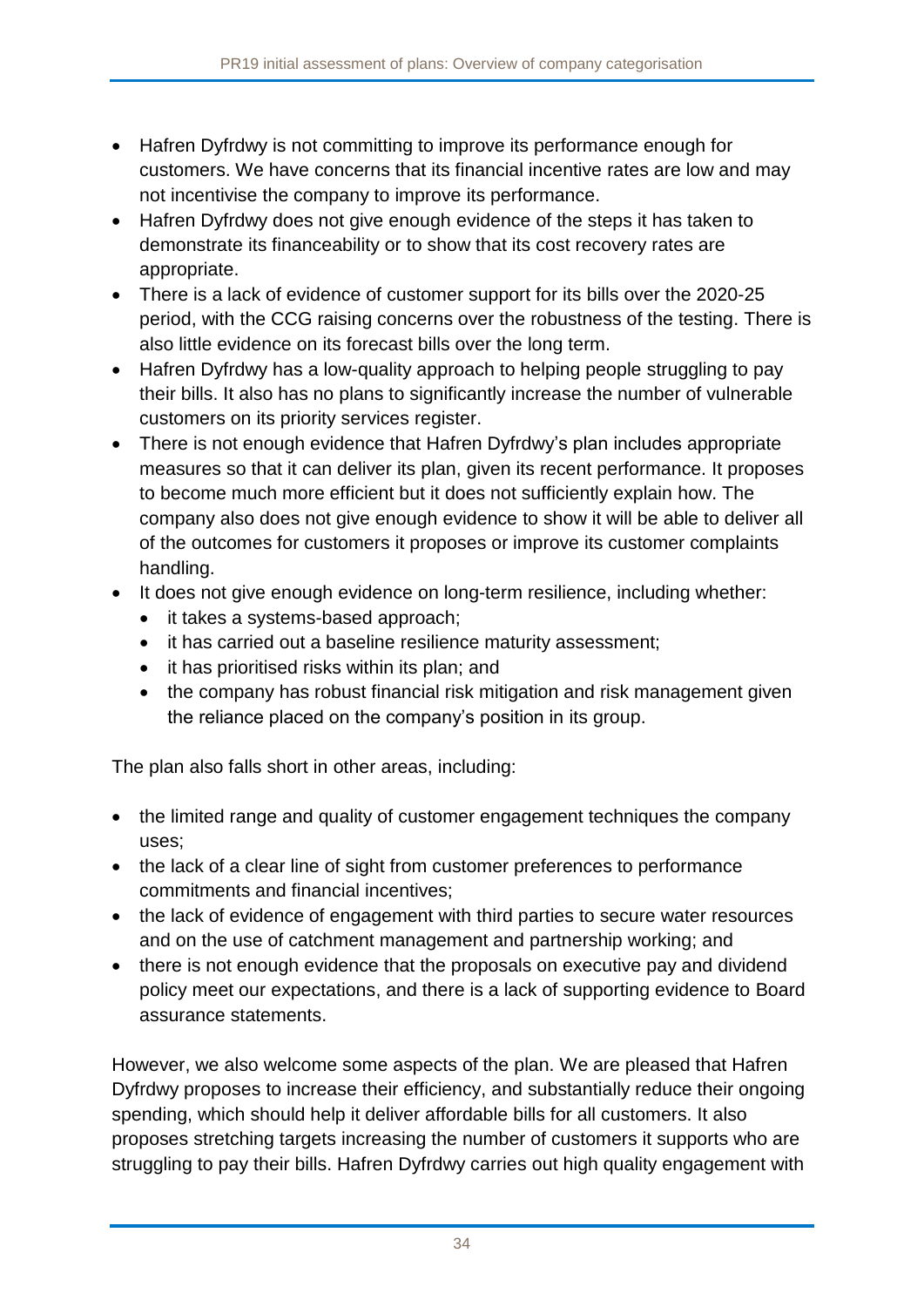customers on asset health and resilience in particular, and customers' preferences in these areas are reflected in its plan. It also shows that it has learnt from the opening of the business market and reflects these learnings in its plan.

We will work closely with Hafren Dyfrdwy over the coming months as it addresses our concerns.

# Southern Water

Overall, Southern Water's plan falls significantly short of the required quality. In particular, we have concerns about its cost efficiency, resilience and past delivery. In its business plan, Southern Water acknowledges "historically poor performance and recent failings, which have fallen short of the expectations of our customers, regulators and other stakeholders". The company also acknowledges the substantial improvements required, launching a restructure in early 2017 and saying "we strive to fundamentally change the way we work both as a company and with our regulators". We acknowledge and welcome the work being undertaken by Southern Water to transform the way it delivers for customers. The categorisation of the plan as significant scrutiny recognises the scale of change required for customers and signals our desire to work with Southern Water to improve the way it operates. The areas where the plan falls significantly short include the following.

- Southern Water's overall costs are more than 20% above our view of efficient and justified costs. In particular its costs for enhancement are significantly higher than we would expect and it is much less efficient than its peers.
- We are concerned about the evidence on whether it can deliver some of the outcomes for customers. For example, Southern Water's leakage performance has been getting worse in the current period, but it proposes to meet our challenge to reduce leakage by 15% over the 2020-25 period, without providing sufficient detail on how it will achieve this. We are also concerned as to whether Southern Water has put in place suitable measures to be able to improve its performance on major incidents, for example following the issues identified in the ['Out in the cold'](https://www.ofwat.gov.uk/wp-content/uploads/2018/06/Thaw-report-FINAL.pdf) review of the 2018 freeze and thaw event.
- The company does not give enough evidence to show it can secure long-term resilience. For example, there is not enough evidence to show:
	- it takes a systems-based approach;
	- it has done a baseline resilience maturity assessment:
	- the level of detail on resilience of its wastewater business;
	- it understands the consequences and impacts of high-level risks to resilience;
	- specific schemes proposed as part of some of the transformational programmes; and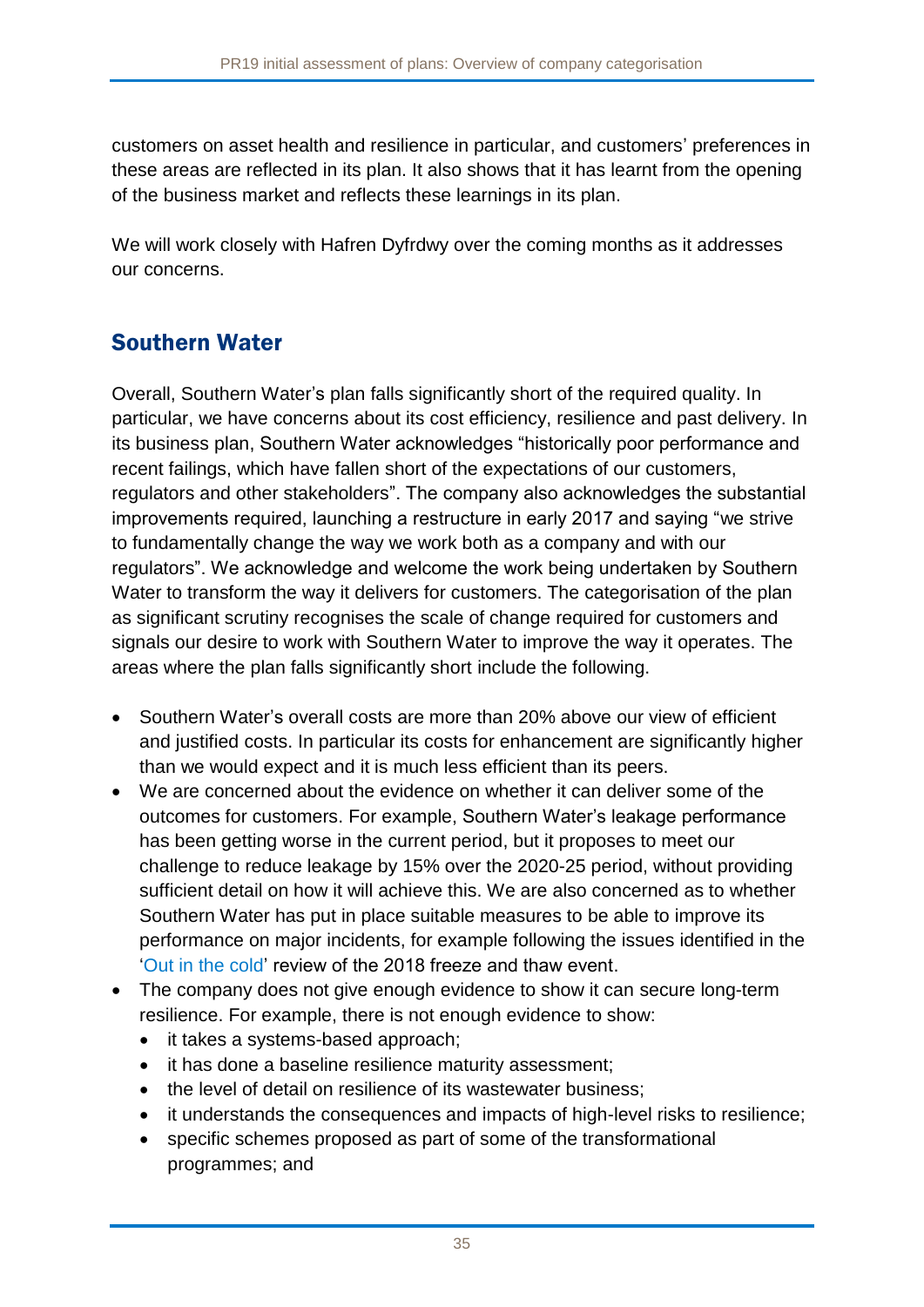• it has considered all relevant factors associated with maintaining long-term financial resilience, despite its recent refinancing.

The plan also falls short in other areas, including:

- its performance commitments may not be sufficiently stretching;
- the lack of a clear line of sight between customer preferences and proposed performance commitments and financial incentives;
- the limited rationale in its assessment of direct procurement for customer schemes;
- the insufficient evidence to support the choice of the split between cost recovery in 2020-25 and in the long-term; and
- the company does not have a good track record in producing high quality data.

We are pleased to see some high quality elements within Southern Water's business plan. It provides evidence that it has addressed long-term affordability by engaging with customers on longer-term preferences and proposing to reduce bills even further in real terms by 2030. It is proposing to substantially reduce its retail costs to become one of the most efficient companies on retail expenditure. It shows that it has considered the lessons it can learn from the opening of the business market, for example about what business customers value. Its target that 90% of customers will be able to pay their water bills after receiving affordability assistance is ambitious and stretching. Southern Water also proposes to achieve a sector leading low level of per capita water consumption of 120 litres per person per day.

We will work closely with Southern Water over the coming months as it addresses our concerns with its plans.

### Thames Water

Overall, Thames Water's plan falls significantly short of high quality. We welcome Thames Water's acknowledgement that "the reality that things haven't gone as well as planned in recent years" and says that it is making substantial changes. It states that "Thames is a very different company to 18 months ago". We support the proposed transformation of the way Thames Water delivers for customers. The categorisation of the plan as significant scrutiny acknowledges the scale of change required for customers and signals our desire to work with Thames Water to improve the way it operates. The plan falls significantly short in cost efficiency, resilience and past delivery.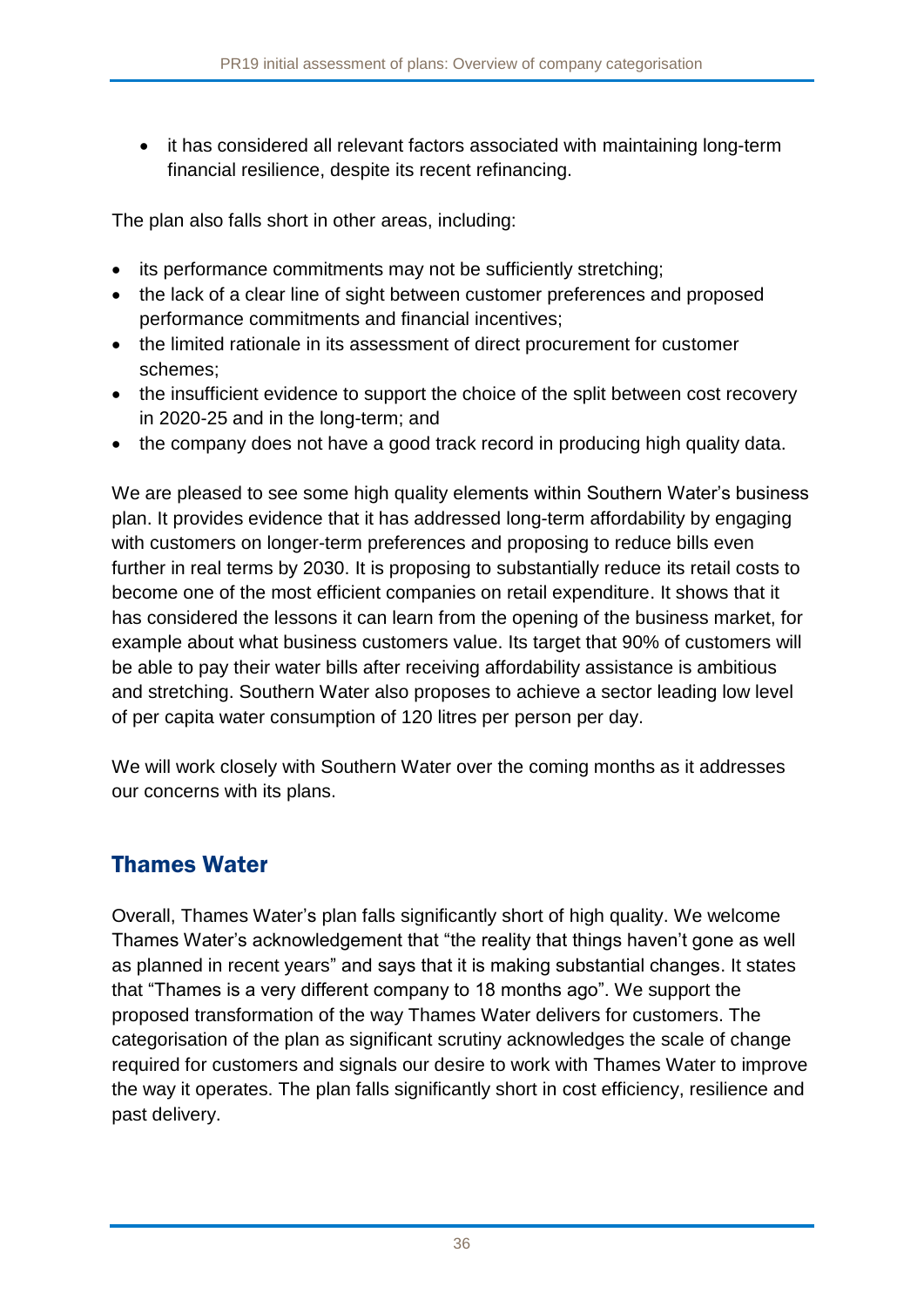- The company's overall costs are more than 20% above our view of efficient and justified costs. Its base costs have increased by more than 10% compared to current spending. Its enhancement costs are also high, and it is not efficient across a number of areas of water and wastewater enhancement expenditure.
- Thames Water's long-term resilience particularly its operational resilience leaves customers at higher risk of poor service, including pollution and loss of water supply. We have concerns over its understanding of its asset health, particularly as its asset health performance commitments do not propose enough improvement.
- Thames Water's plans for corporate systems for monitoring and managing risks to resilience give us concern. We are also not convinced it has considered all relevant factors associated with maintaining long-term financial resilience in the context of its high-level of gearing.
- Thames Water does not show that it can deliver the outcomes for customers it proposes. For example, there is not enough evidence that it has sufficient measures in place to meet its leakage reduction targets given its past performance. There is also a lack of evidence that it has put appropriate measures in place to deliver lower costs, improve performance on major incidents (for example following the 2018 freeze and thaw) and reduce customer complaints, given its poor past performance in these areas.

The plan also falls short in other areas, including:

- the company has not accepted our gearing benefit sharing proposal, despite forecasting gearing will be above 70%;
- its proposals for financial incentives may be too low to improve performance;
- its performance commitments are not stretching in some key areas including leakage, per capita consumption and supply interruptions, and as highlighted by the CCG may not reflect customer preferences;
- the business plan does not reflect customers' views in all areas;
- the plan has low bill affordability and acceptability with customers;
- the lack of evidence on the assessment of potential direct procurement for customer schemes;
- its evidence on the financeability of the company; and
- the lack of detail in its proposals on executive pay or dividend policy.

We are pleased to see elements of high quality in Thames Water's business plan. For example it has used a range of techniques to identify what customers want and need, and it proposes to substantially increase the number of people receiving help with bills through social tariffs. We were also pleased that Thames Water has developed ambitious and high-quality proposals to address the problem of properties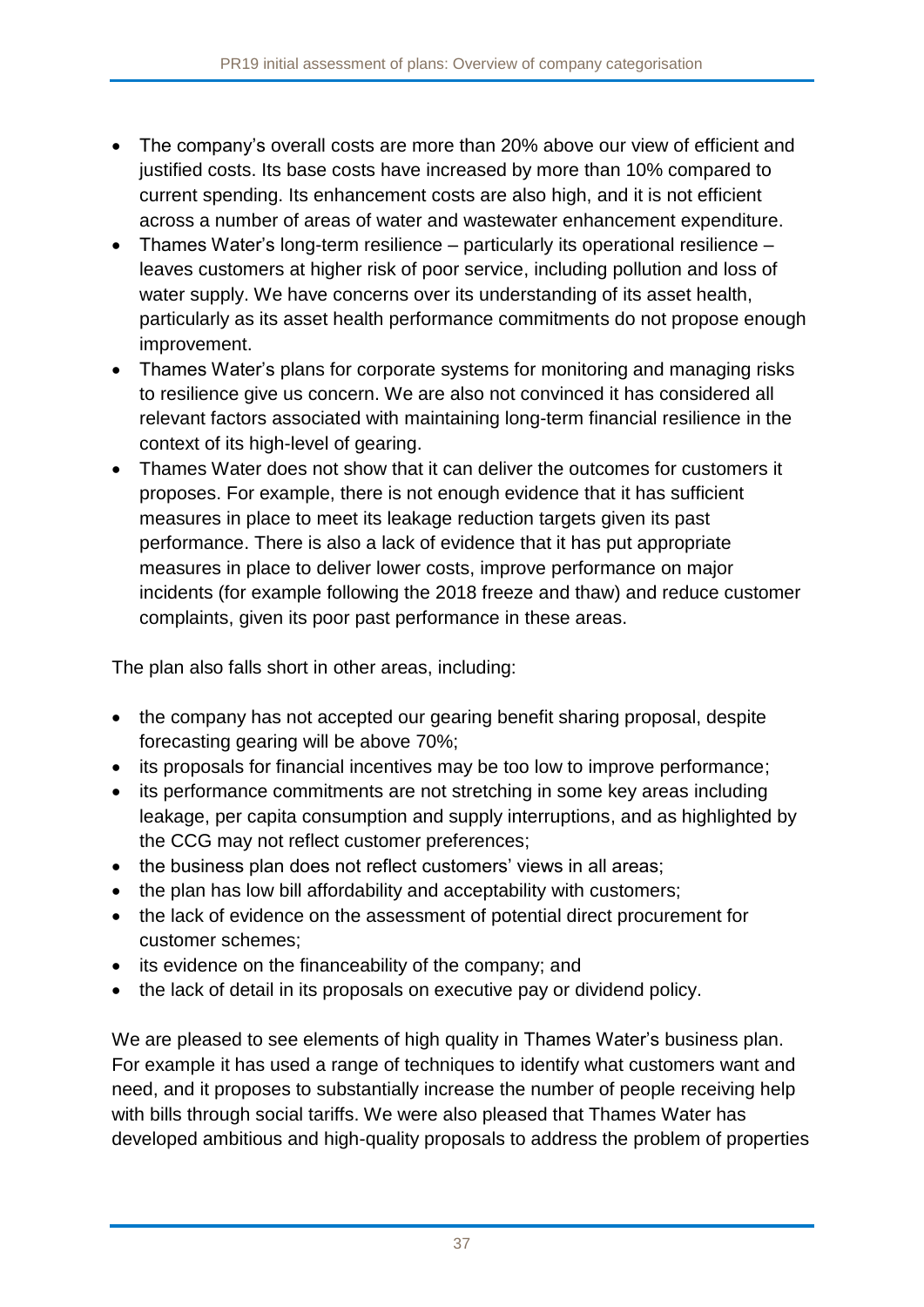which are not being billed for the water they are using. This will help keep bills affordable for customers.

We will work closely with Thames Water over the coming months as it addresses our concerns with its plans.

### Affinity Water

Overall, Affinity Water's plan falls significantly short of high quality. Affinity Water's CCG report makes clear that it considers there were delays in the company's process for developing its business plan, which adversely affected the ability of the CCG to challenge the company and assure the plan. This in part reflects delays in the development of its draft water resource management plan. Our categorisation as significant scrutiny signals both the scale of the changes required and that we will work closely with the company over the coming months to address the issues.

The plan falls significantly short in resilience and aligning risk and return.

- Affinity Water's plan falls short on customer engagement on resilience. Given the risks of restrictions in the area, we are also concerned that its water resource management planning is not robust, and that it has not developed any bespoke resilience performance commitments.
- There are a range of issues with respect to the alignment of risk and return. There is unconvincing evidence to support the company's long-term view of inflation, which results in a higher real cost of capital than our early view. There are also inconsistencies in the financial metrics the company uses to assess financeability. In addition there is not enough evidence to:
	- support the proposed cost recovery rates; or
	- show that the resulting bill profile is supported by customer preferences.

The plan also falls short in other areas, including:

- its costs are more than 10% above our view of efficient and justified costs;
- the company failed to test customer acceptability and affordability of its final bill, which was higher than what was tested;
- there is insufficient stretch in its performance commitments with few bespoke performance commitments;
- there is insufficient evidence to support its financial incentive rates with few bespoke performance commitments;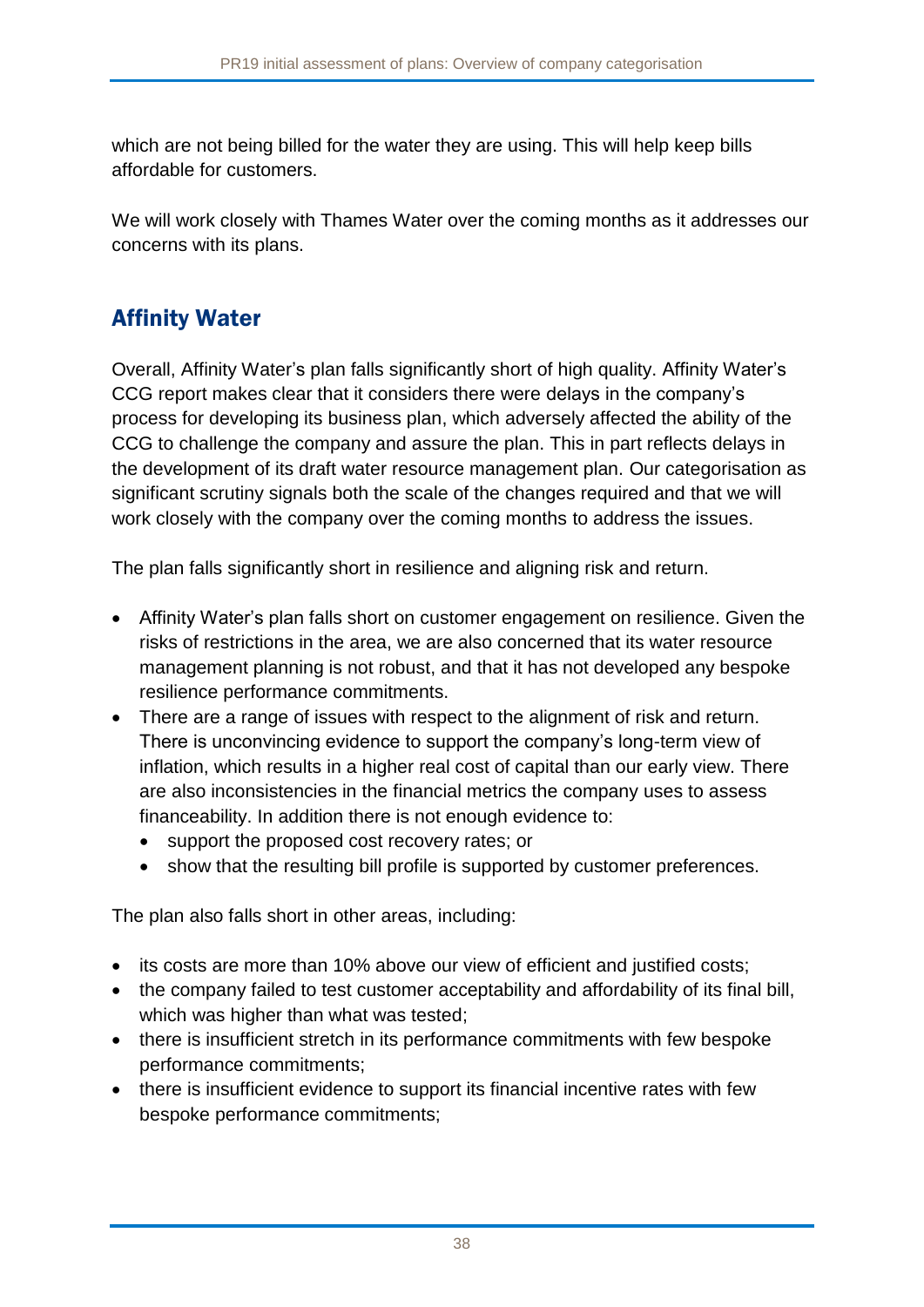- there is little evidence it has engaged with third parties on water resources and that it has put in place the right environment and processes to encourage innovation;
- there is little evidence that it has put in place appropriate measure to deliver cost efficiency and improve incident handling; and
- we identified a number of issues with the quality of its business plan data during our assessment.

We are pleased to see evidence that Affinity Water's business plan adopts the key requirements set out in the ['Putting the sector in balance'](https://www.ofwat.gov.uk/publication/putting-sector-balance-position-statement-pr19-business-plans/) document. It is also supporting vulnerable customers by partnering with British Standards Institute to achieve 'inclusive services' standard before 2020 and by investing in an innovative platform which will, amongst other offerings, contact a nominated third party when a vulnerable customer is affected by a supply incident. It is proposing to substantially increase the number of customers it supports who are struggling to pay through its social tariff and a new company-funded hardship fund.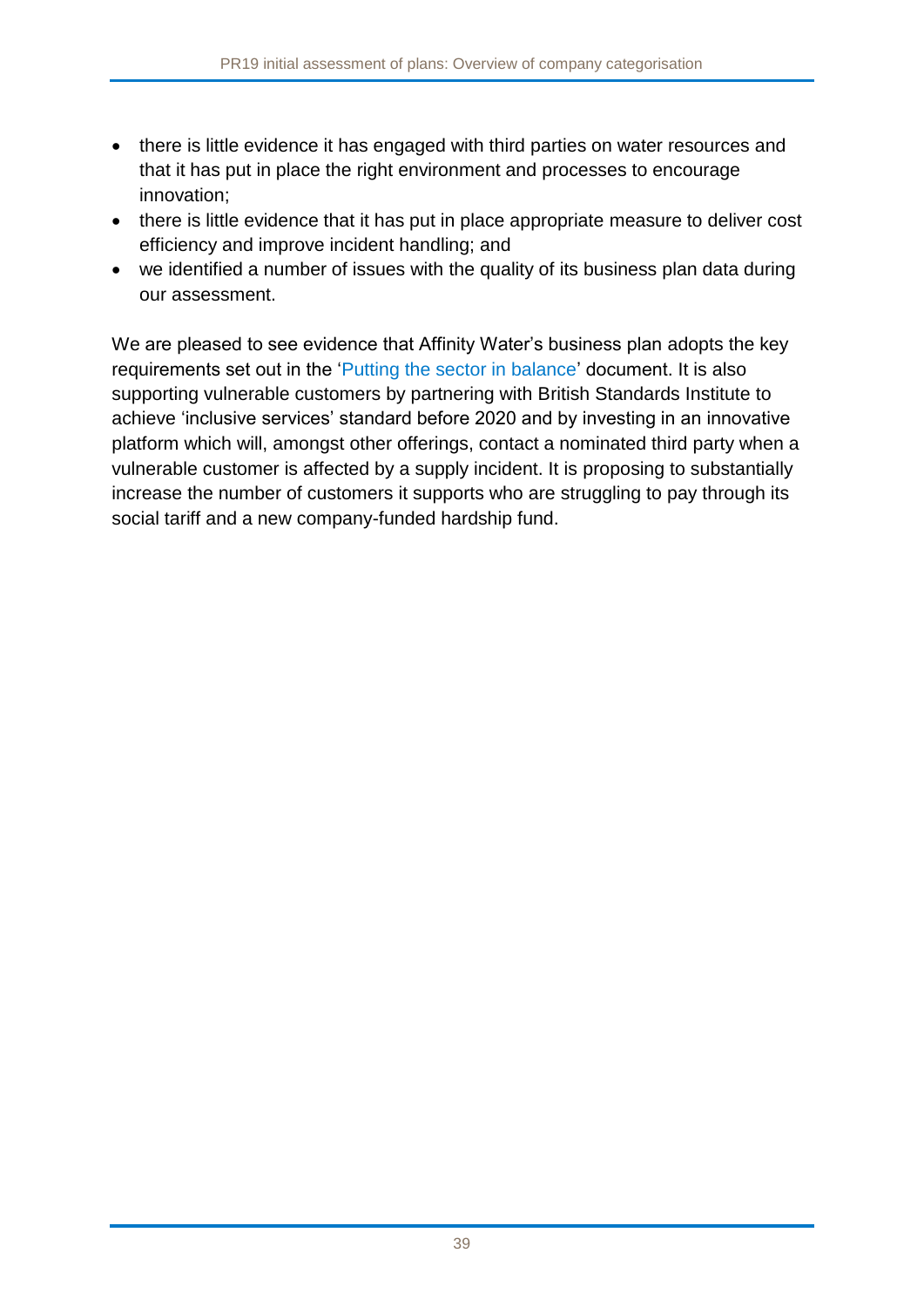# 7. Next steps

The table below sets out the timelines and next steps for companies.

#### Table 1: Timelines and next steps for all companies

| <b>Company category</b>                | <b>Next steps</b>                                                                             | <b>Date</b>              |
|----------------------------------------|-----------------------------------------------------------------------------------------------|--------------------------|
| Fast-track companies                   | Companies must submit information,<br>including:                                              | 10am on 11 February 2019 |
|                                        | updated business plan tables;<br>and                                                          |                          |
|                                        | evidence of completed actions.                                                                |                          |
|                                        | Fast-track draft determinations to be<br>published.                                           | 7am on 11 April 2019     |
|                                        | Fast-track companies' representations on<br>draft determinations.                             | 10am on 24 May 2019      |
| Slow-track and<br>significant-scrutiny | Companies must submit information,<br>including:                                              | 10am on 1 April 2019     |
| companies                              | a revised business plan;<br>$\bullet$                                                         |                          |
|                                        | updated business plan tables;<br>$\bullet$                                                    |                          |
|                                        | a completed Ofwat financial<br>model; and                                                     |                          |
|                                        | an actions tracker.<br>$\bullet$                                                              |                          |
|                                        | Slow-track and significant-scrutiny draft<br>determinations to be published.                  | 7am on 18 July 2019      |
|                                        | Slow-track and significant-scrutiny<br>companies' representations on draft<br>determinations. | 10am on 30 August 2019   |
| All companies                          | Final determinations to be published.                                                         | 7am on 11 December 2019  |